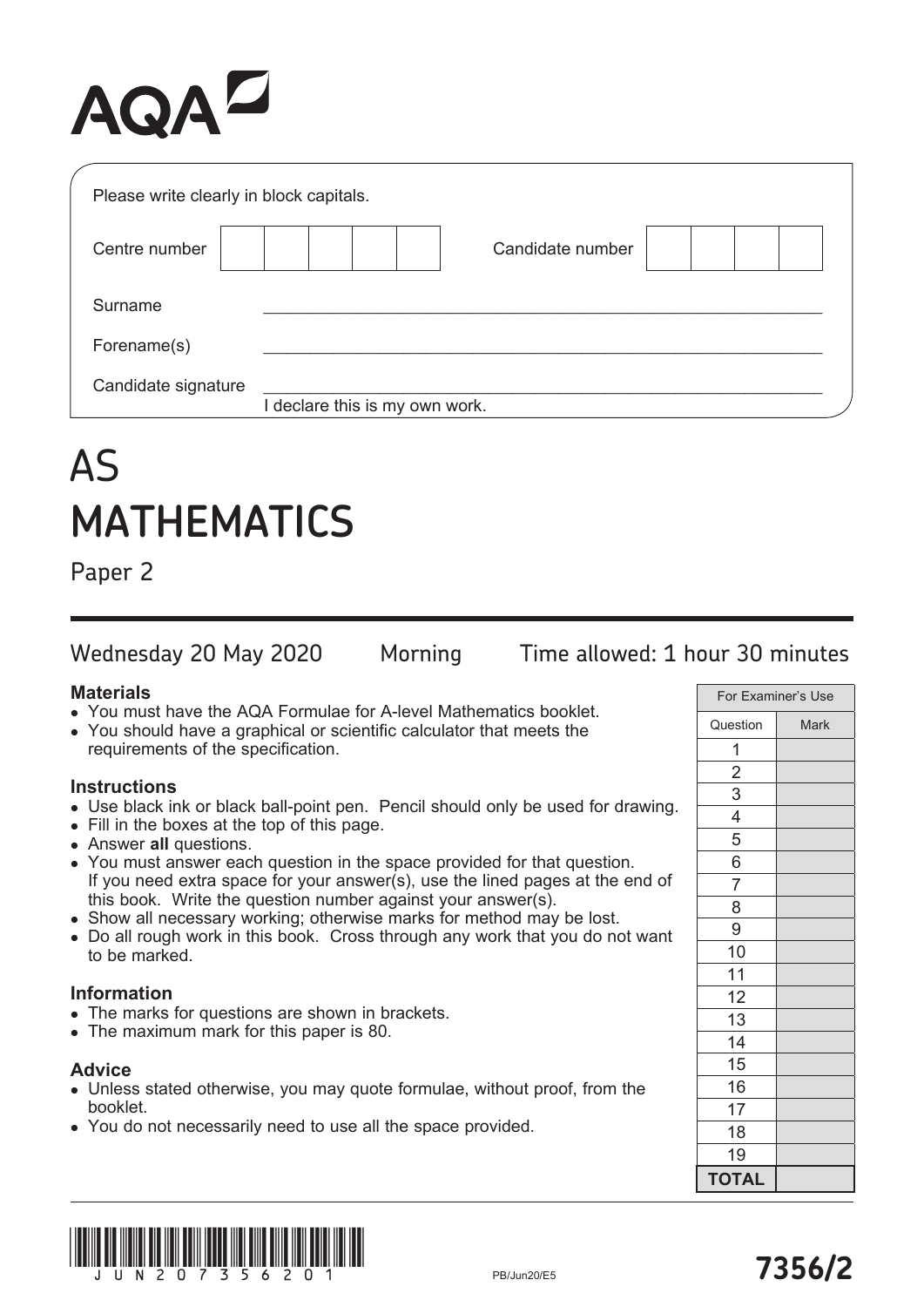

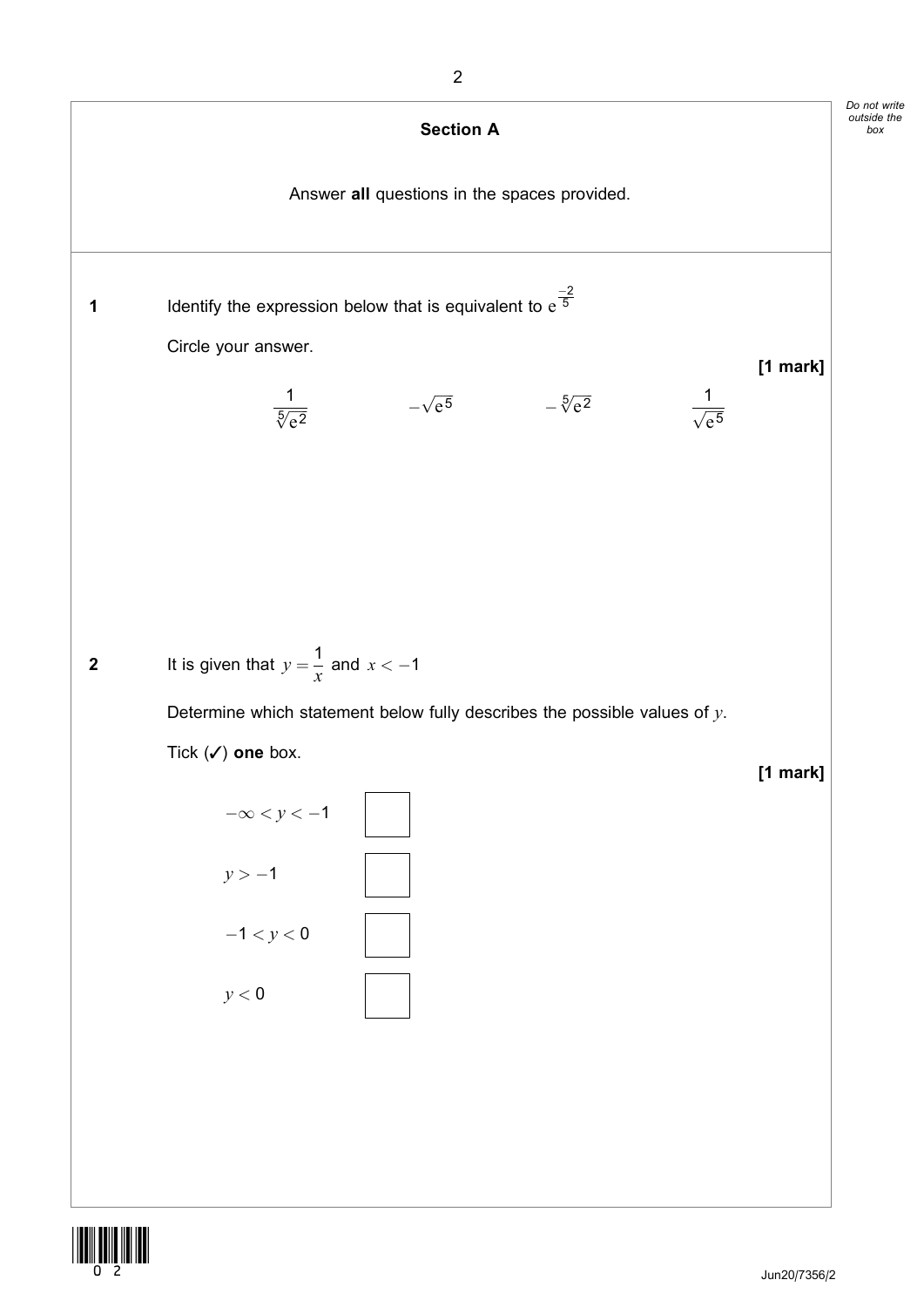| $\mathbf{3}$ | It is given that                                        | Do not write<br>outside the<br>box |
|--------------|---------------------------------------------------------|------------------------------------|
|              | $y = 3x^4 + \frac{2}{x} - \frac{x}{4} + 1$              |                                    |
|              | Find an expression for $\frac{d^2y}{dx^2}$<br>[3 marks] |                                    |
|              |                                                         |                                    |
|              |                                                         |                                    |
|              |                                                         |                                    |
|              |                                                         |                                    |
|              |                                                         |                                    |
|              |                                                         |                                    |
|              |                                                         |                                    |
|              |                                                         |                                    |
|              |                                                         |                                    |
|              |                                                         |                                    |
|              |                                                         |                                    |
|              | Turn over for the next question                         |                                    |
|              |                                                         |                                    |
|              |                                                         |                                    |
|              |                                                         |                                    |
|              |                                                         |                                    |
|              |                                                         |                                    |
|              |                                                         |                                    |
|              | Turn over $\blacktriangleright$                         |                                    |

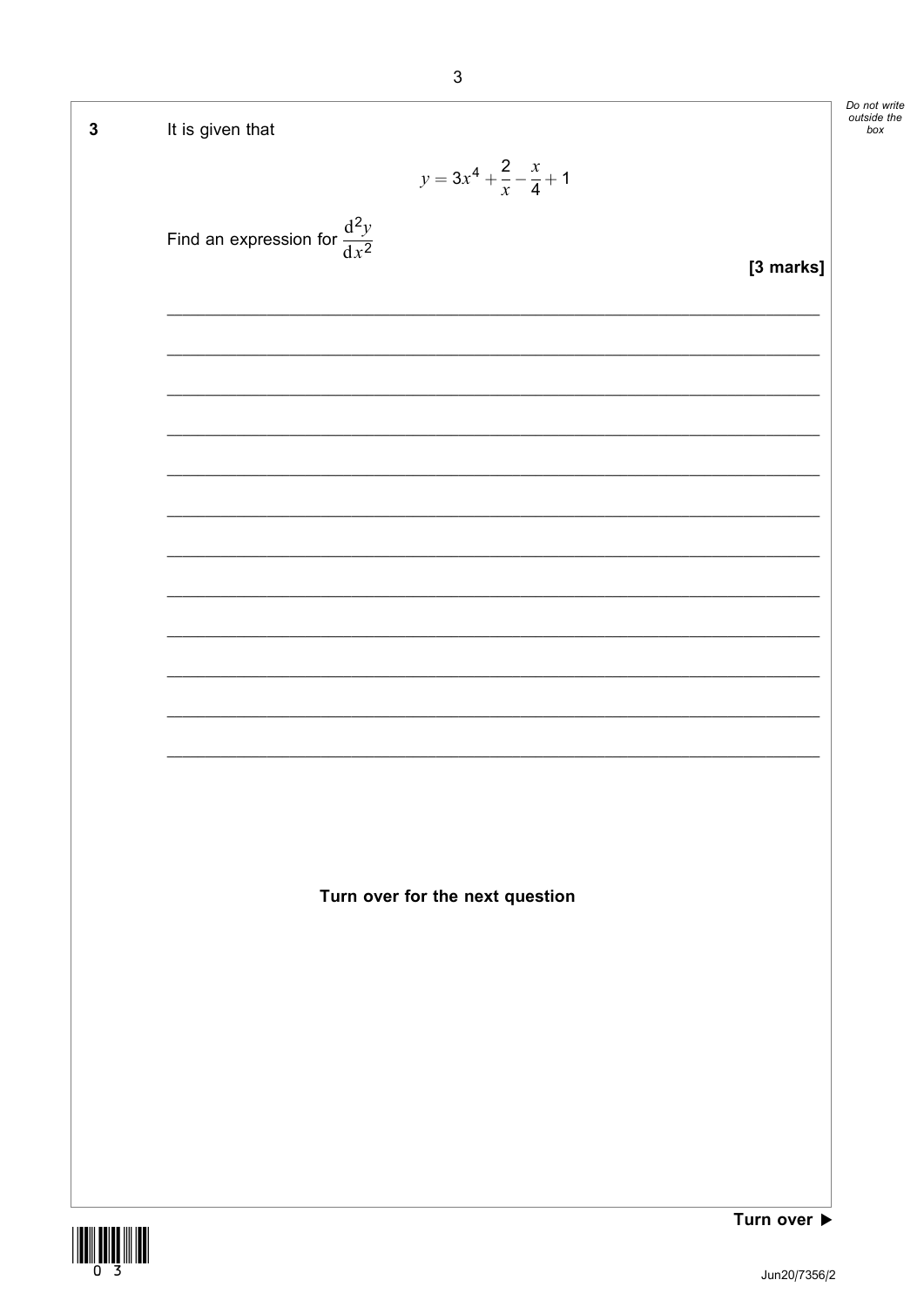| Find all the solutions of                                                                                             |           |
|-----------------------------------------------------------------------------------------------------------------------|-----------|
| $9 \sin^2 x - 6 \sin x + \cos^2 x = 0$                                                                                |           |
| where $0^{\circ} \leq x \leq 180^{\circ}$                                                                             |           |
| Give your solutions to the nearest degree.                                                                            |           |
| Fully justify your answer.                                                                                            |           |
|                                                                                                                       | [4 marks] |
|                                                                                                                       |           |
|                                                                                                                       |           |
|                                                                                                                       |           |
|                                                                                                                       |           |
|                                                                                                                       |           |
|                                                                                                                       |           |
|                                                                                                                       |           |
| <u> 1989 - Johann Stoff, deutscher Stoff, der Stoff, der Stoff, der Stoff, der Stoff, der Stoff, der Stoff, der S</u> |           |
|                                                                                                                       |           |
|                                                                                                                       |           |
|                                                                                                                       |           |
|                                                                                                                       |           |
| <u> 1989 - Johann Stoff, amerikansk politiker (d. 1989)</u>                                                           |           |
|                                                                                                                       |           |
|                                                                                                                       |           |
|                                                                                                                       |           |
|                                                                                                                       |           |
|                                                                                                                       |           |
|                                                                                                                       |           |
|                                                                                                                       |           |
|                                                                                                                       |           |



 $\overline{\mathbf{4}}$ 

 $\overline{4}$ 

Jun20/7356/2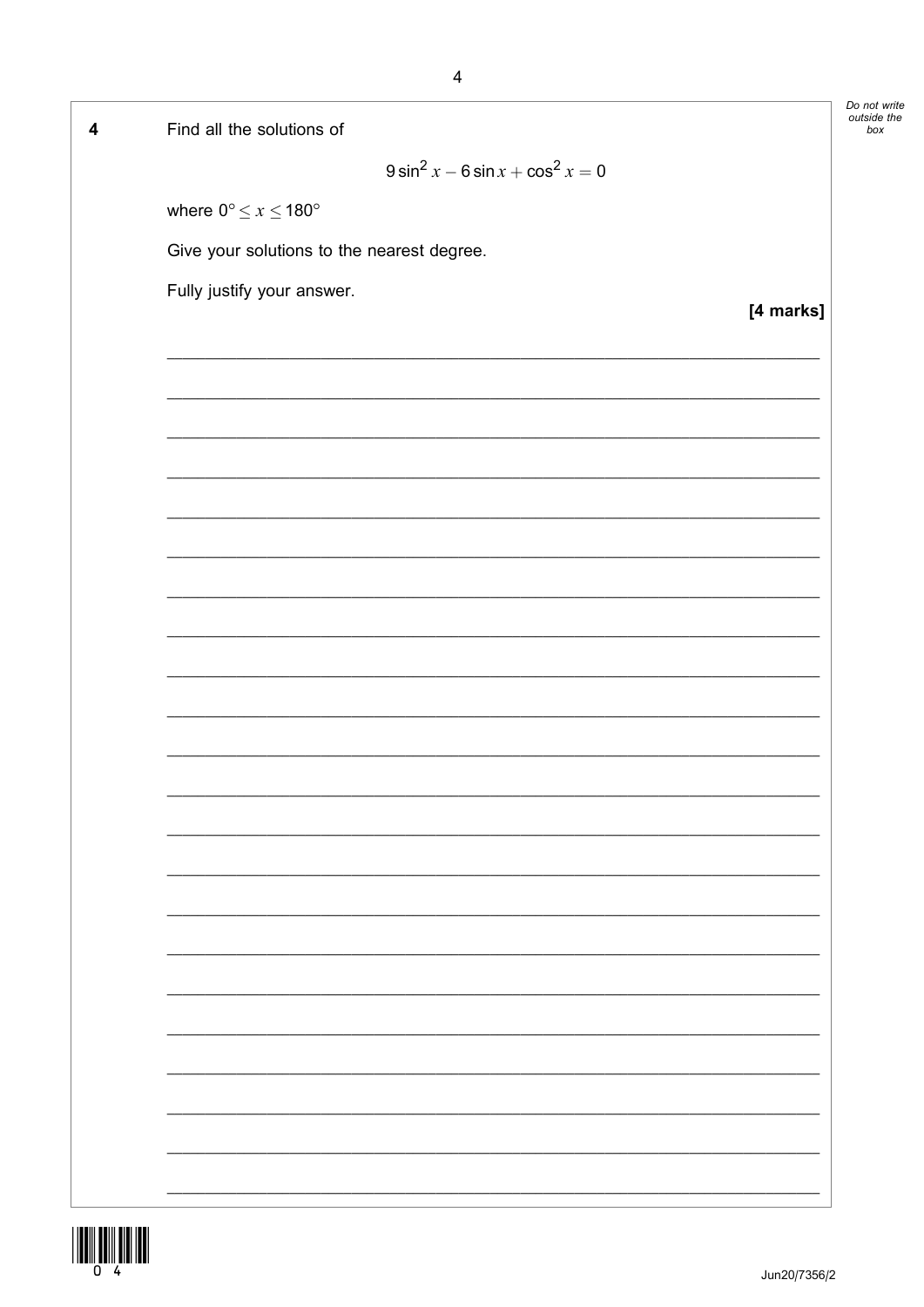| Joseph is expanding $(2-3x)^7$ in ascending powers of x.     |           |
|--------------------------------------------------------------|-----------|
| He states that the coefficient of the fourth term is 15120   |           |
| Joseph's teacher comments that his answer is almost correct. |           |
| Using a suitable calculation, explain the teacher's comment. |           |
|                                                              | [4 marks] |
|                                                              |           |
|                                                              |           |
|                                                              |           |
|                                                              |           |
|                                                              |           |
|                                                              |           |
|                                                              |           |
|                                                              |           |
|                                                              |           |
|                                                              |           |
|                                                              |           |
|                                                              |           |
|                                                              |           |
|                                                              |           |
|                                                              |           |
|                                                              |           |
|                                                              |           |
|                                                              |           |
| Turn over for the next question                              |           |
|                                                              |           |
|                                                              |           |
|                                                              |           |
|                                                              |           |

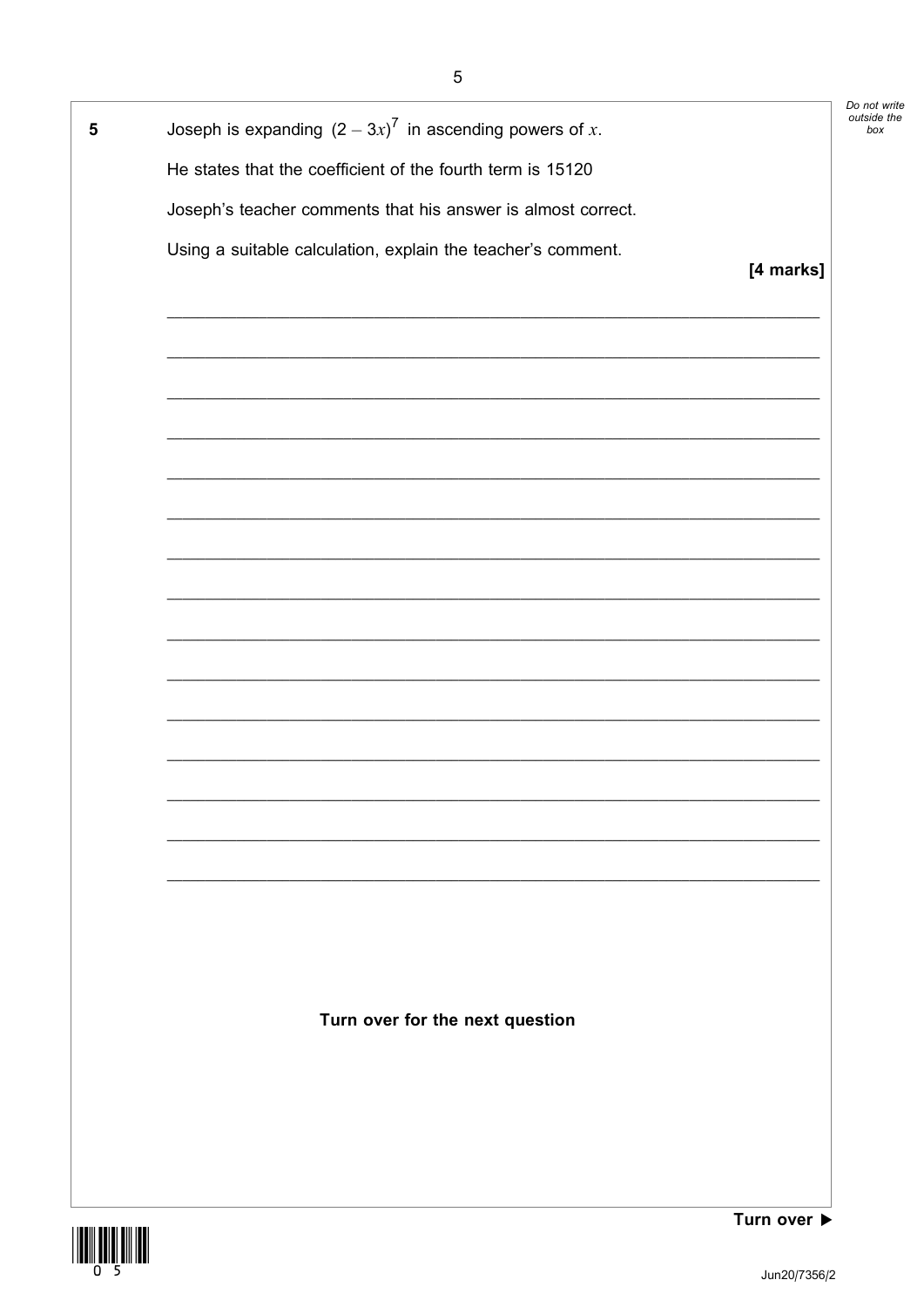| $6\phantom{1}6$ | A circle has equation                                                                                                                                          |
|-----------------|----------------------------------------------------------------------------------------------------------------------------------------------------------------|
|                 | $x^{2} + y^{2} + 10x - 4y - 71 = 0$                                                                                                                            |
| 6(a)            | Find the centre of the circle.                                                                                                                                 |
|                 | [2 marks]                                                                                                                                                      |
|                 |                                                                                                                                                                |
|                 |                                                                                                                                                                |
|                 |                                                                                                                                                                |
|                 |                                                                                                                                                                |
|                 |                                                                                                                                                                |
|                 |                                                                                                                                                                |
| 6(b)            | Hence, find the equation of the tangent to the circle at the point (1, 10), giving your<br>answer in the form $ax + by + c = 0$ where a, b and c are integers. |
|                 | [4 marks]                                                                                                                                                      |
|                 |                                                                                                                                                                |
|                 |                                                                                                                                                                |
|                 |                                                                                                                                                                |
|                 |                                                                                                                                                                |
|                 |                                                                                                                                                                |
|                 |                                                                                                                                                                |
|                 |                                                                                                                                                                |
|                 |                                                                                                                                                                |
|                 |                                                                                                                                                                |
|                 |                                                                                                                                                                |
|                 |                                                                                                                                                                |
|                 |                                                                                                                                                                |
|                 |                                                                                                                                                                |
|                 |                                                                                                                                                                |
|                 |                                                                                                                                                                |

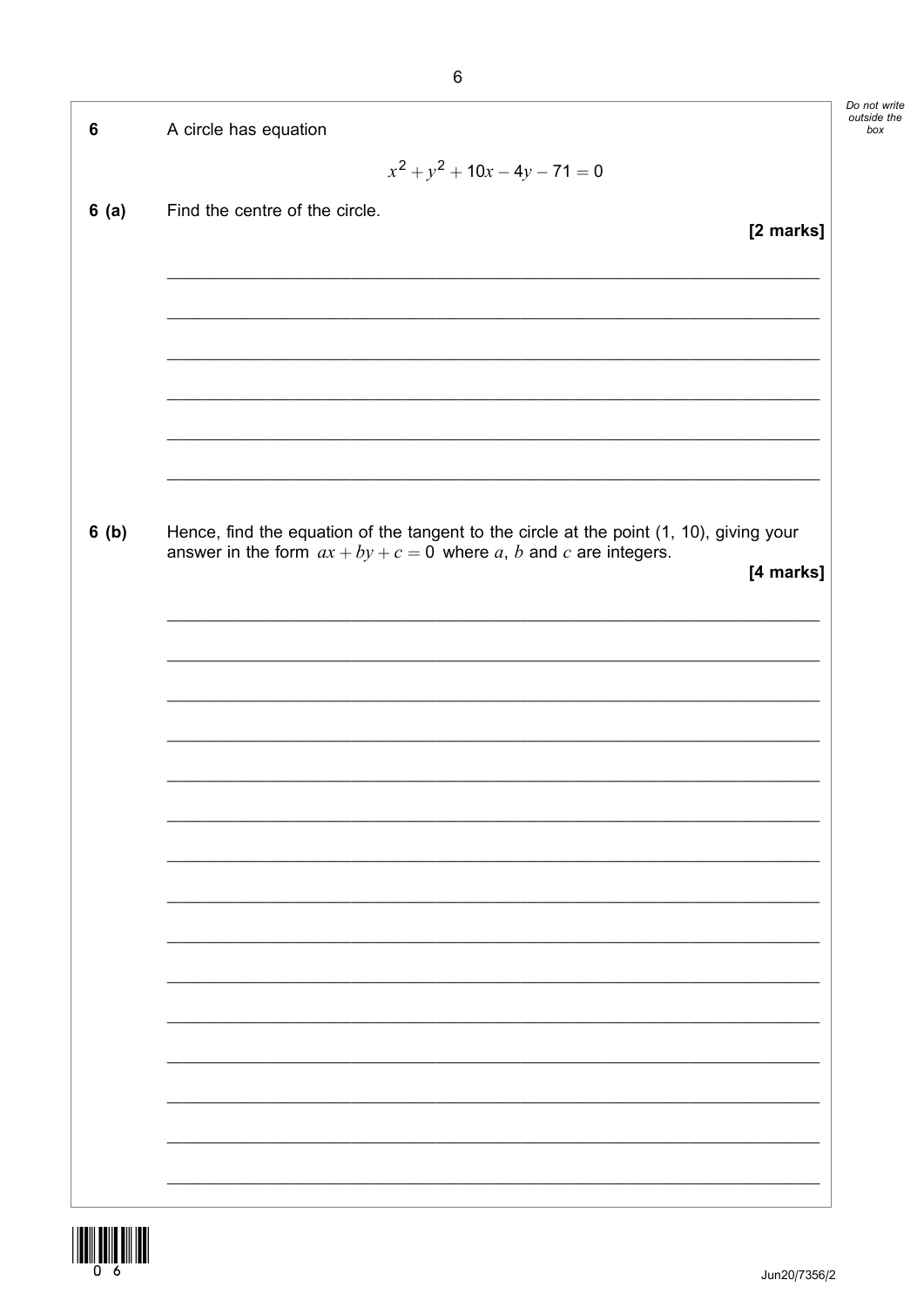$\overline{7}$ The population of a country was 3.6 million in 1989. It grew exponentially to reach 6 million in 2019. Estimate the population of the country in 2049 if the exponential growth continues unchanged. [2 marks] Turn over for the next question

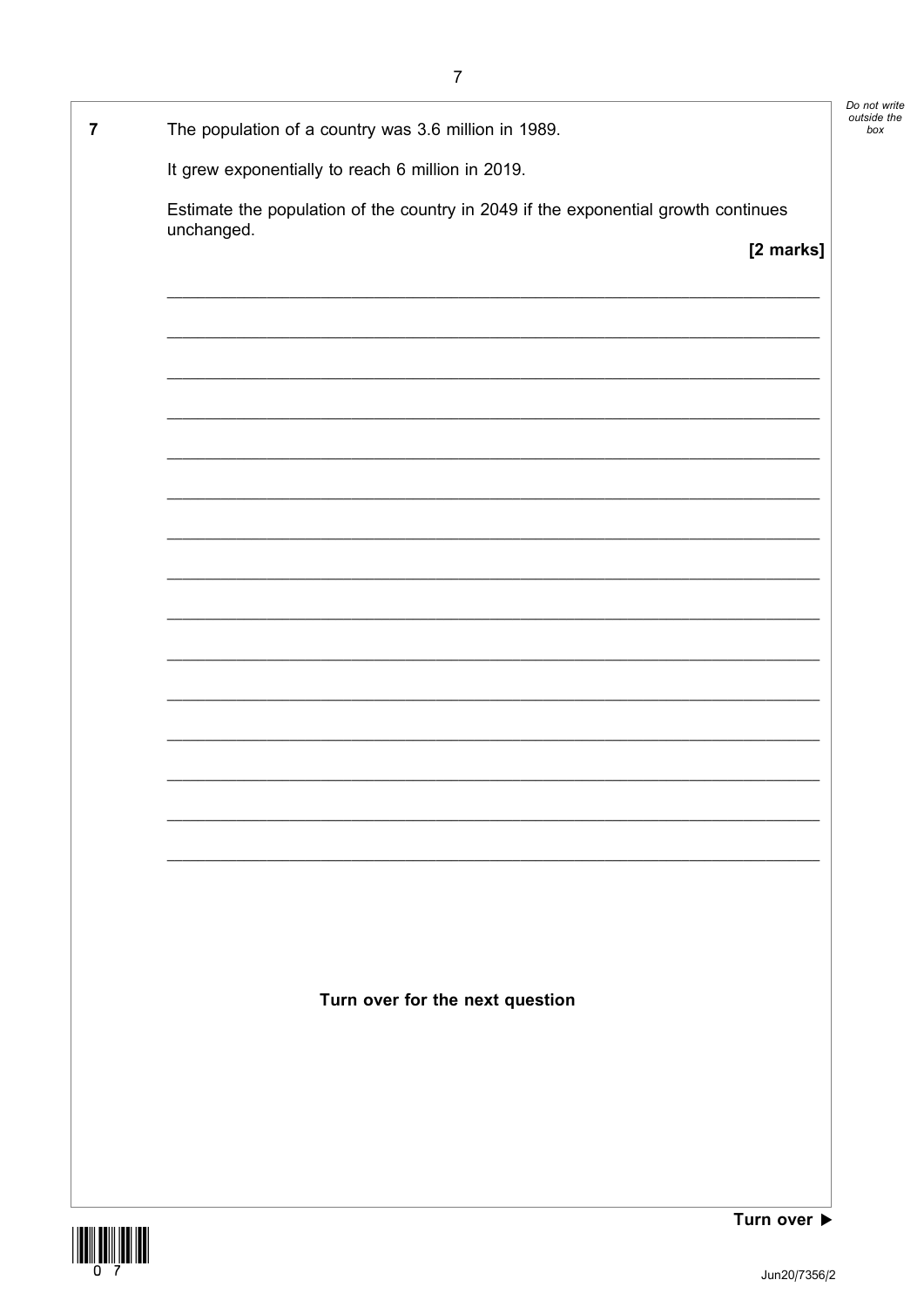| 8 (a) | Using $y = 2^{2x}$ as a substitution, show that | L<br>$\epsilon$ |
|-------|-------------------------------------------------|-----------------|
|       | $16^x - 2^{(2x+3)} - 9 = 0$                     |                 |
|       | can be written as                               |                 |
|       | $y^2 - 8y - 9 = 0$                              |                 |
|       | [2 marks]                                       |                 |
|       |                                                 |                 |
|       |                                                 |                 |
|       |                                                 |                 |
|       |                                                 |                 |
|       |                                                 |                 |
|       |                                                 |                 |
|       |                                                 |                 |
|       |                                                 |                 |
|       |                                                 |                 |
|       |                                                 |                 |
|       |                                                 |                 |
|       |                                                 |                 |
|       |                                                 |                 |
|       |                                                 |                 |
|       |                                                 |                 |
|       |                                                 |                 |
|       |                                                 |                 |
|       |                                                 |                 |
|       |                                                 |                 |
|       |                                                 |                 |
|       |                                                 |                 |
|       |                                                 |                 |
|       | Jun20/7356/2                                    |                 |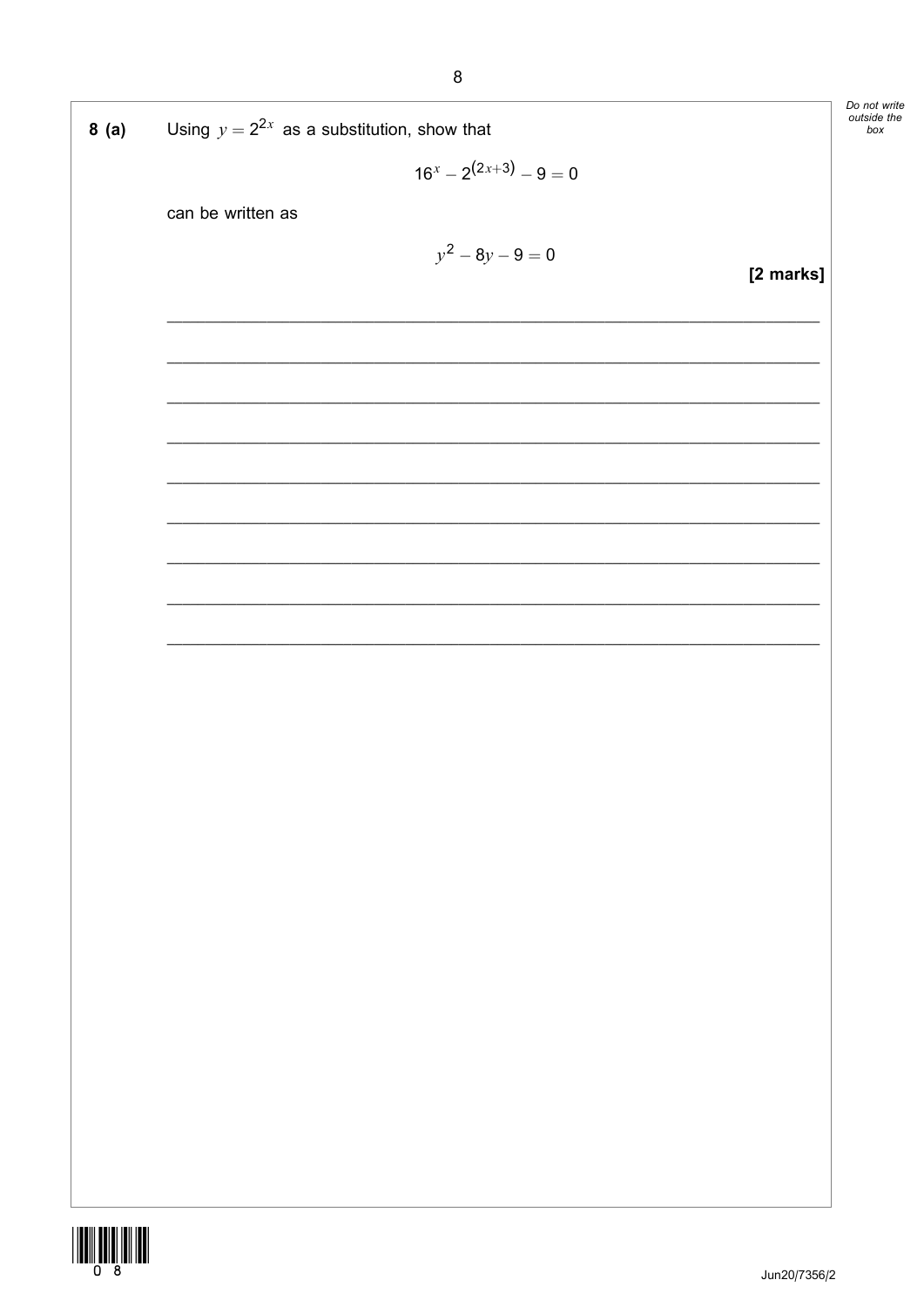| 8(b) | Hence, show that the equation            |           |
|------|------------------------------------------|-----------|
|      | $16^x - 2^{(2x+3)} - 9 = 0$              |           |
|      |                                          |           |
|      | has $x = \log_2 3$ as its only solution. |           |
|      | Fully justify your answer.               |           |
|      |                                          | [4 marks] |
|      |                                          |           |
|      |                                          |           |
|      |                                          |           |
|      |                                          |           |
|      |                                          |           |
|      |                                          |           |
|      |                                          |           |
|      |                                          |           |
|      |                                          |           |
|      |                                          |           |
|      |                                          |           |
|      |                                          |           |
|      |                                          |           |
|      |                                          |           |
|      |                                          |           |
|      |                                          |           |
|      |                                          |           |
|      |                                          |           |
|      |                                          |           |
|      |                                          |           |
|      |                                          |           |
|      |                                          |           |
|      |                                          |           |
|      |                                          |           |
|      |                                          |           |
|      | Turn over for the next question          |           |
|      |                                          |           |
|      |                                          |           |
|      |                                          |           |
|      |                                          |           |
|      |                                          |           |
|      |                                          |           |
|      |                                          | T         |

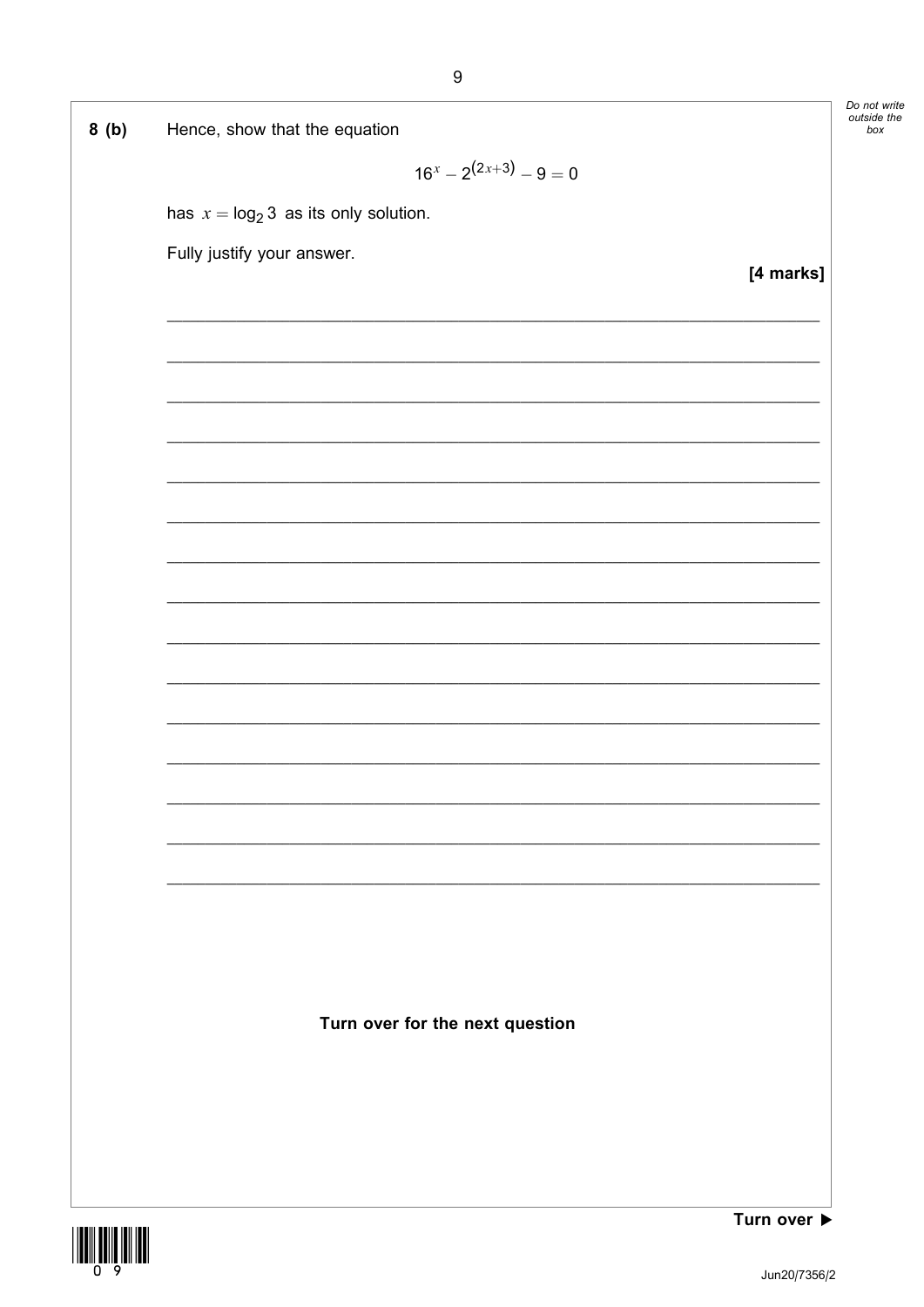| $9$ (a) (i)         | Find                              | Do not write<br>outside the<br>box |
|---------------------|-----------------------------------|------------------------------------|
|                     |                                   |                                    |
|                     | $\int (4x - x^3) dx$<br>[2 marks] |                                    |
|                     |                                   |                                    |
|                     |                                   |                                    |
|                     |                                   |                                    |
|                     |                                   |                                    |
|                     |                                   |                                    |
|                     |                                   |                                    |
|                     |                                   |                                    |
|                     |                                   |                                    |
|                     |                                   |                                    |
|                     |                                   |                                    |
|                     |                                   |                                    |
|                     |                                   |                                    |
| 9 (a) (ii) Evaluate |                                   |                                    |
|                     | $\int_{-2}^{2} (4x - x^3) dx$     |                                    |
|                     | $[1$ mark]                        |                                    |
|                     |                                   |                                    |
|                     |                                   |                                    |
|                     |                                   |                                    |
|                     |                                   |                                    |
|                     |                                   |                                    |
|                     |                                   |                                    |
|                     |                                   |                                    |
|                     |                                   |                                    |
|                     |                                   |                                    |
|                     |                                   |                                    |

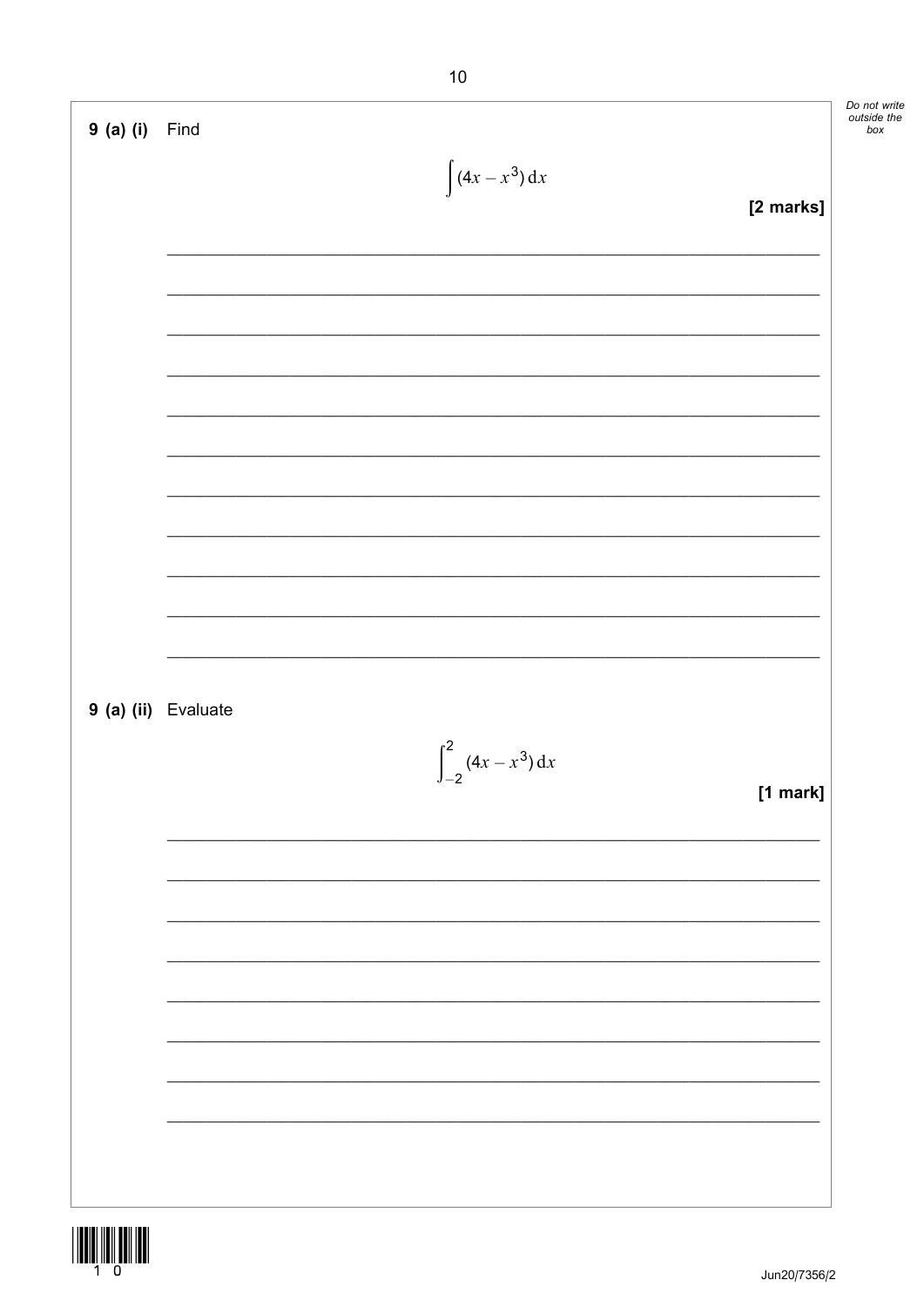| 9(b)  | Using a sketch, explain why the integral in part (a)(ii) does not give the area enclosed between the curve $y = 4x - x^3$ and the x-axis. |           |
|-------|-------------------------------------------------------------------------------------------------------------------------------------------|-----------|
|       |                                                                                                                                           | [2 marks] |
|       |                                                                                                                                           |           |
|       |                                                                                                                                           |           |
|       |                                                                                                                                           |           |
|       |                                                                                                                                           |           |
|       |                                                                                                                                           |           |
|       |                                                                                                                                           |           |
|       |                                                                                                                                           |           |
|       |                                                                                                                                           |           |
|       |                                                                                                                                           |           |
|       |                                                                                                                                           |           |
|       |                                                                                                                                           |           |
|       |                                                                                                                                           |           |
|       |                                                                                                                                           |           |
|       |                                                                                                                                           |           |
| 9( c) | Find the area enclosed between the curve $y = 4x - x^3$ and the x-axis.                                                                   | [2 marks] |
|       | <u> 1989 - Johann Stoff, deutscher Stoff, der Stoff, der Stoff, der Stoff, der Stoff, der Stoff, der Stoff, der S</u>                     |           |
|       |                                                                                                                                           |           |
|       |                                                                                                                                           |           |
|       |                                                                                                                                           |           |
|       |                                                                                                                                           |           |

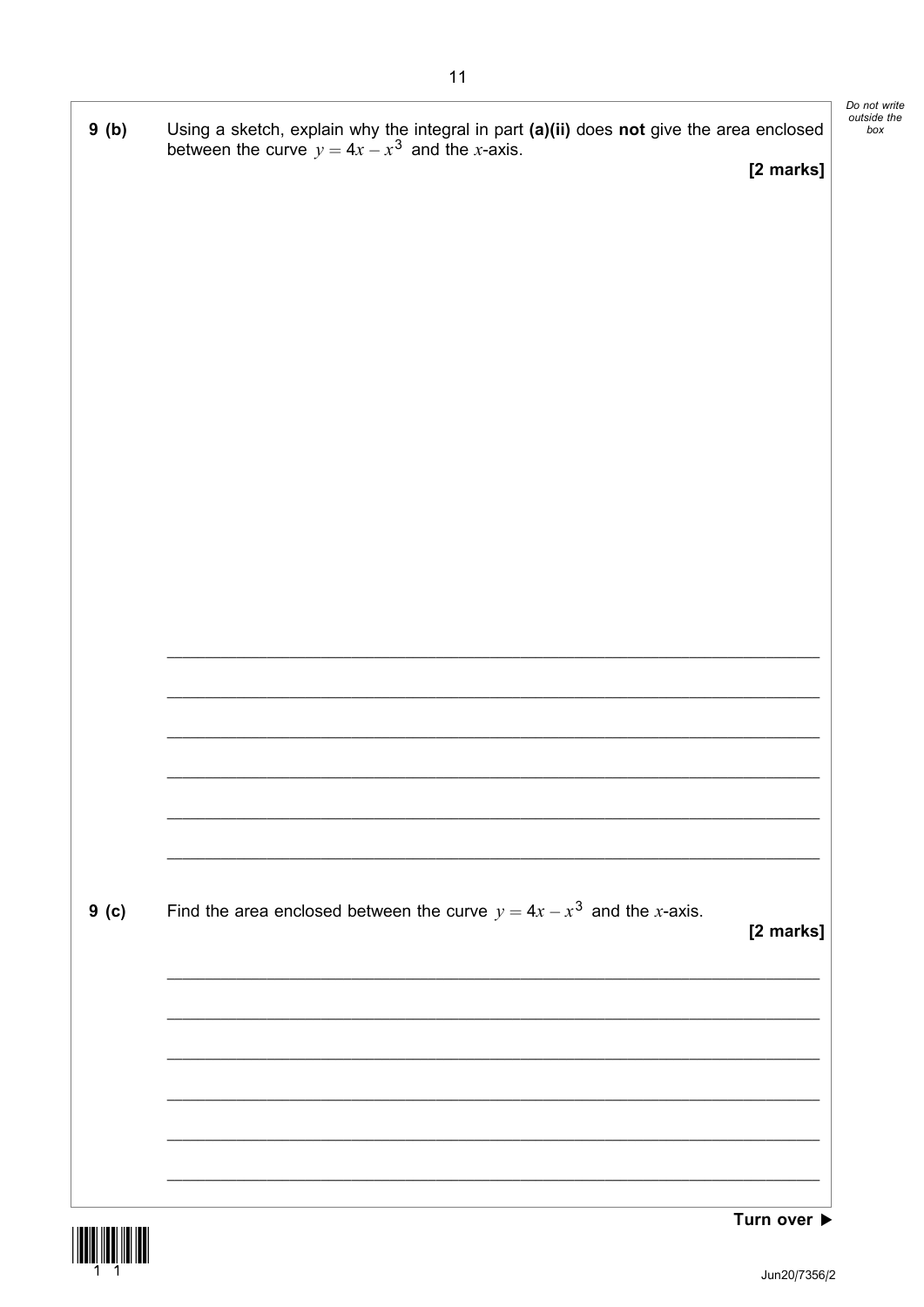| 10    | A curve has gradient function                                 |           | Do not write<br>outside the<br>box |
|-------|---------------------------------------------------------------|-----------|------------------------------------|
|       |                                                               |           |                                    |
|       | $\frac{dy}{dx} = 3x^2 - 12x + c$                              |           |                                    |
|       | The curve has a turning point at $(-1, 1)$                    |           |                                    |
| 10(a) | Find the coordinates of the other turning point of the curve. |           |                                    |
|       | Fully justify your answer.                                    |           |                                    |
|       |                                                               | [6 marks] |                                    |
|       |                                                               |           |                                    |
|       |                                                               |           |                                    |
|       |                                                               |           |                                    |
|       |                                                               |           |                                    |
|       |                                                               |           |                                    |
|       |                                                               |           |                                    |
|       |                                                               |           |                                    |
|       |                                                               |           |                                    |
|       |                                                               |           |                                    |
|       |                                                               |           |                                    |
|       |                                                               |           |                                    |
|       |                                                               |           |                                    |
|       |                                                               |           |                                    |
|       |                                                               |           |                                    |
|       |                                                               |           |                                    |
|       |                                                               |           |                                    |
|       |                                                               |           |                                    |
|       |                                                               |           |                                    |
|       |                                                               |           |                                    |
|       |                                                               |           |                                    |
|       |                                                               |           |                                    |
|       |                                                               |           |                                    |
|       |                                                               |           |                                    |
|       |                                                               |           |                                    |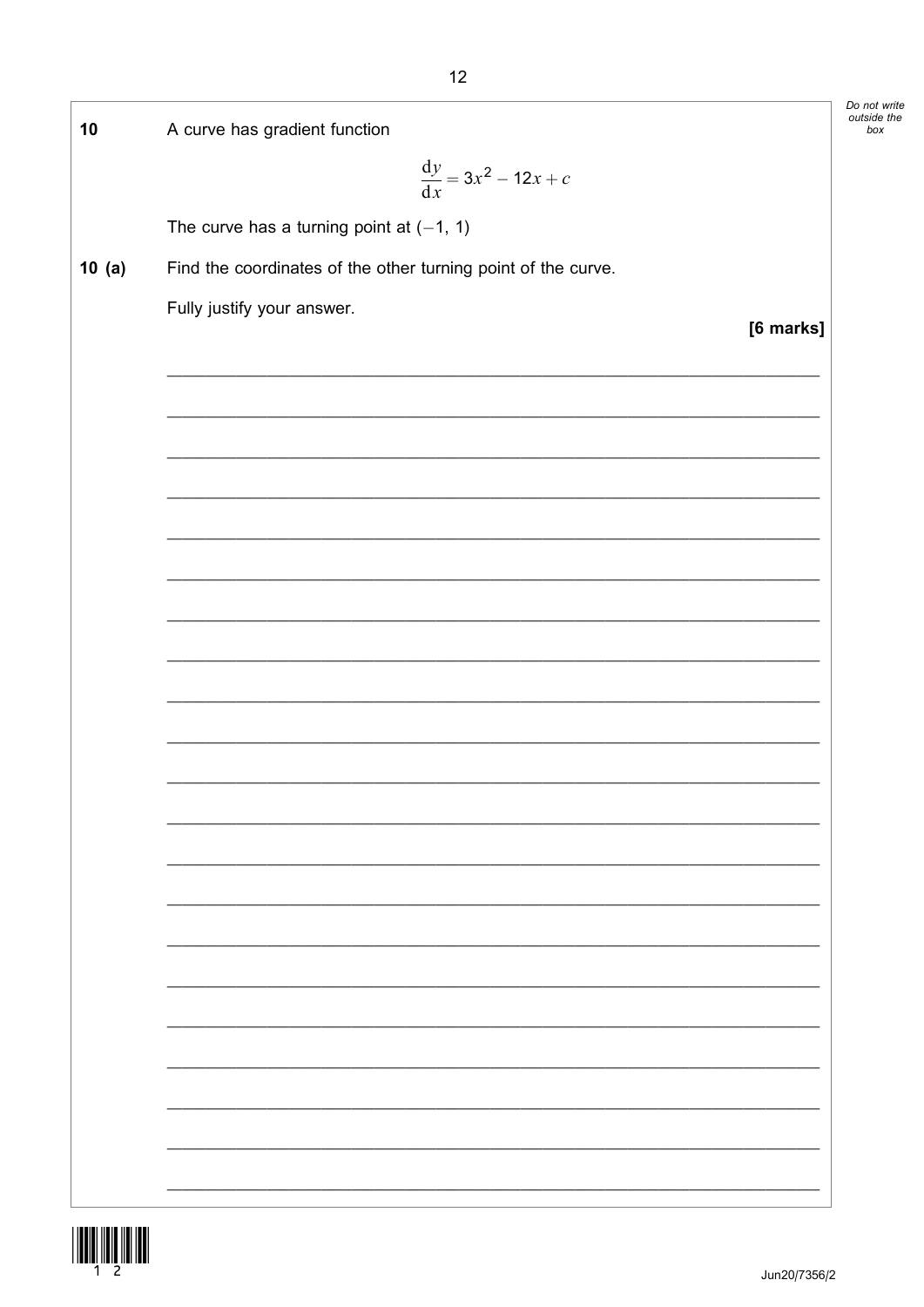| 10(b) | Find the set of values of $x$ for which $y$ is increasing.<br>[2 marks] |
|-------|-------------------------------------------------------------------------|
|       |                                                                         |
|       |                                                                         |
|       |                                                                         |
|       |                                                                         |
|       |                                                                         |
|       |                                                                         |
|       |                                                                         |
|       |                                                                         |
|       |                                                                         |
|       |                                                                         |
|       | Turn over for the next question                                         |
|       |                                                                         |
|       |                                                                         |
|       |                                                                         |
|       |                                                                         |
|       |                                                                         |

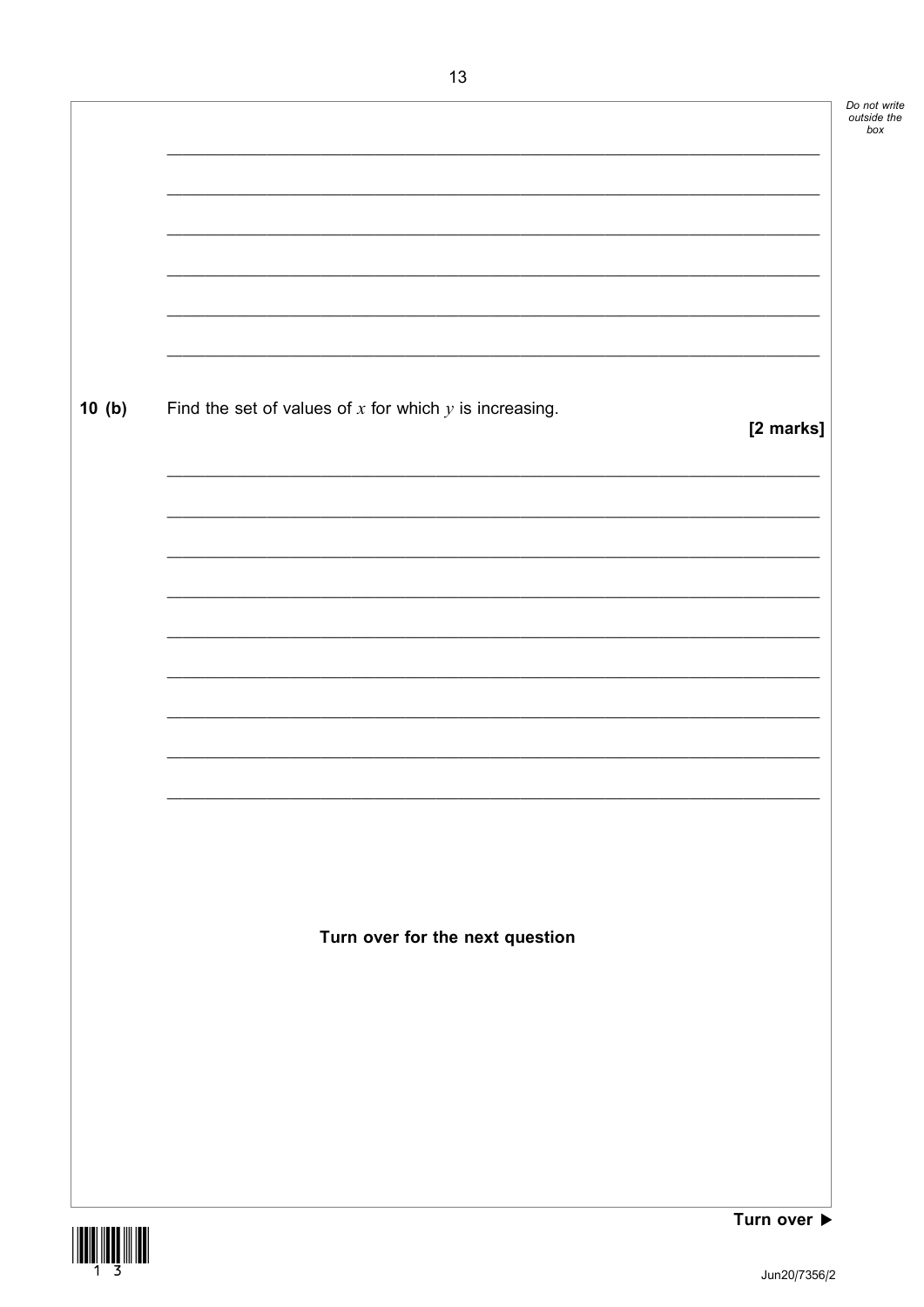

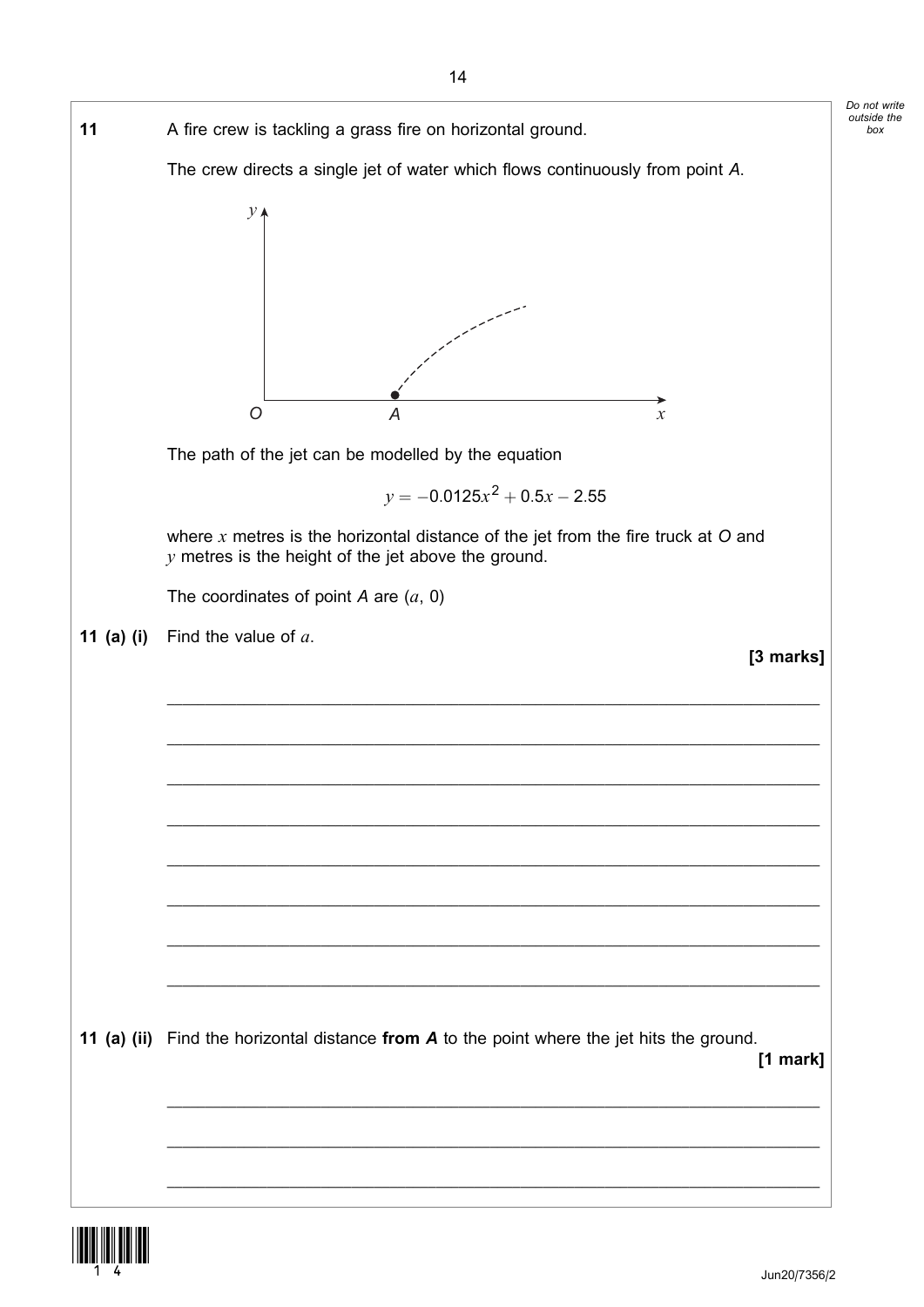| 11 $(b)$ | Calculate the maximum vertical height reached by the jet.<br>[4 marks]                                                                                                                                                                                         |
|----------|----------------------------------------------------------------------------------------------------------------------------------------------------------------------------------------------------------------------------------------------------------------|
|          |                                                                                                                                                                                                                                                                |
|          | <u> 1989 - Johann Barn, amerikan berkemaan berkemaan pertama di sebagai pertama di sebagai pertama di sebagai pe</u>                                                                                                                                           |
| 11 $(c)$ | A vertical wall is located 11 metres horizontally from A in the direction of the jet. The<br>height of the wall is 2.3 metres.<br>Using the model, determine whether the jet passes over the wall, stating any<br>necessary modelling assumption.<br>[3 marks] |
|          |                                                                                                                                                                                                                                                                |



Turn over  $\blacktriangleright$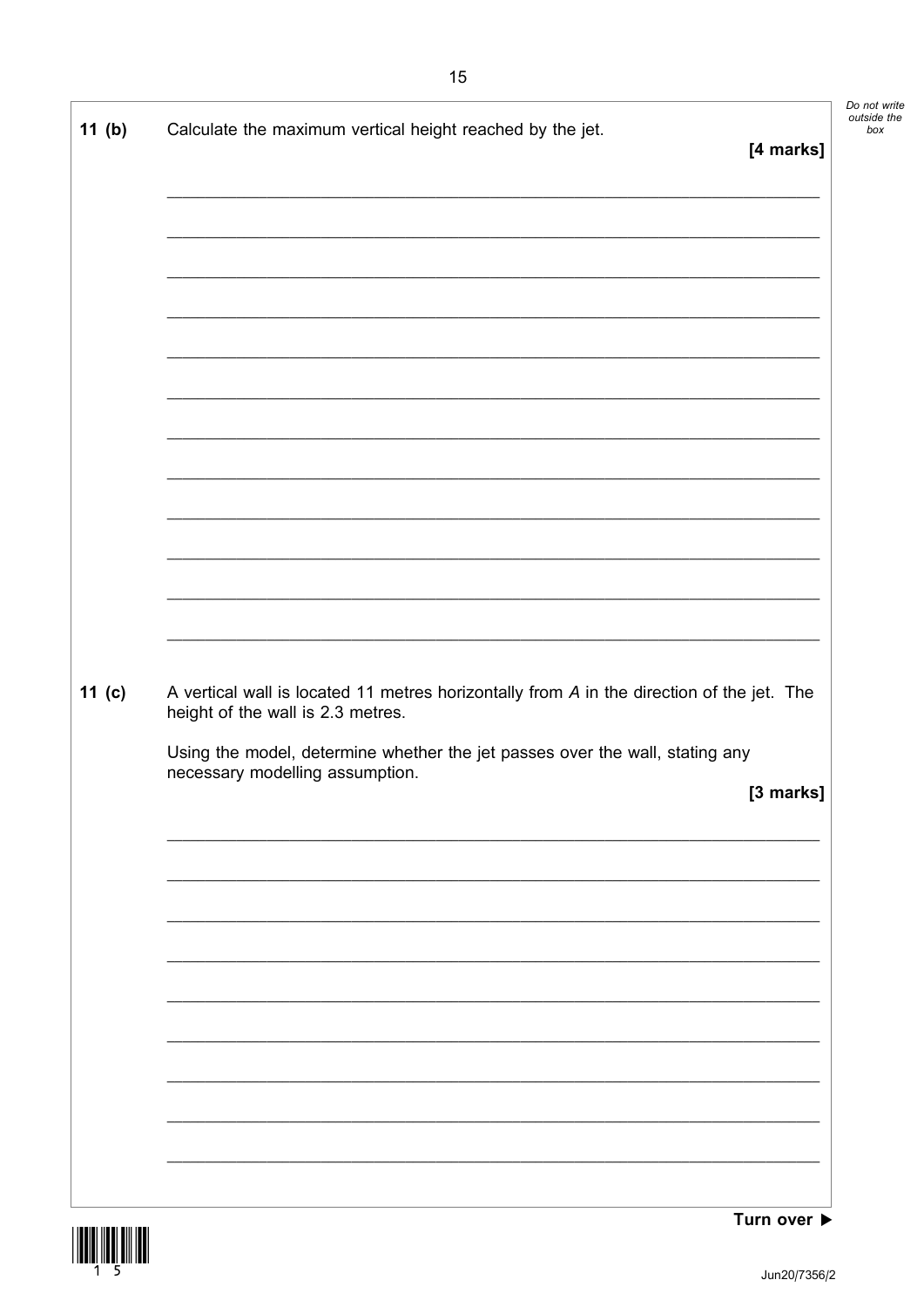

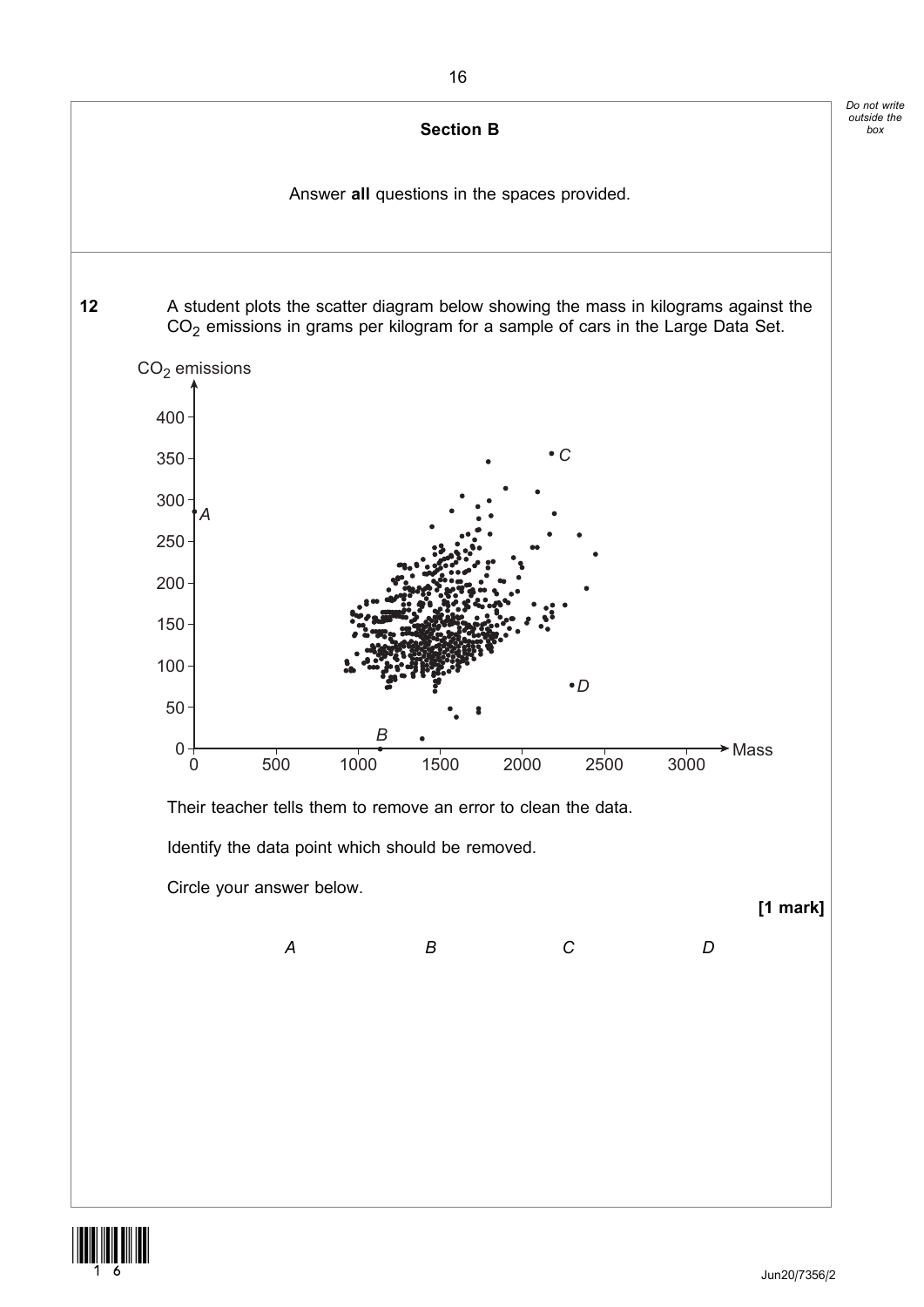| 13 |                         | The random variable X is such that $X \sim B\left(n, \frac{1}{3}\right)$ |    |    |    |            | Do not write<br>outside the<br>box |
|----|-------------------------|--------------------------------------------------------------------------|----|----|----|------------|------------------------------------|
|    |                         | The standard deviation of X is 4                                         |    |    |    |            |                                    |
|    | Find the value of $n$ . |                                                                          |    |    |    |            |                                    |
|    | Circle your answer.     |                                                                          |    |    |    | $[1$ mark] |                                    |
|    |                         | 9                                                                        | 12 | 18 | 72 |            |                                    |

# Turn over for the next question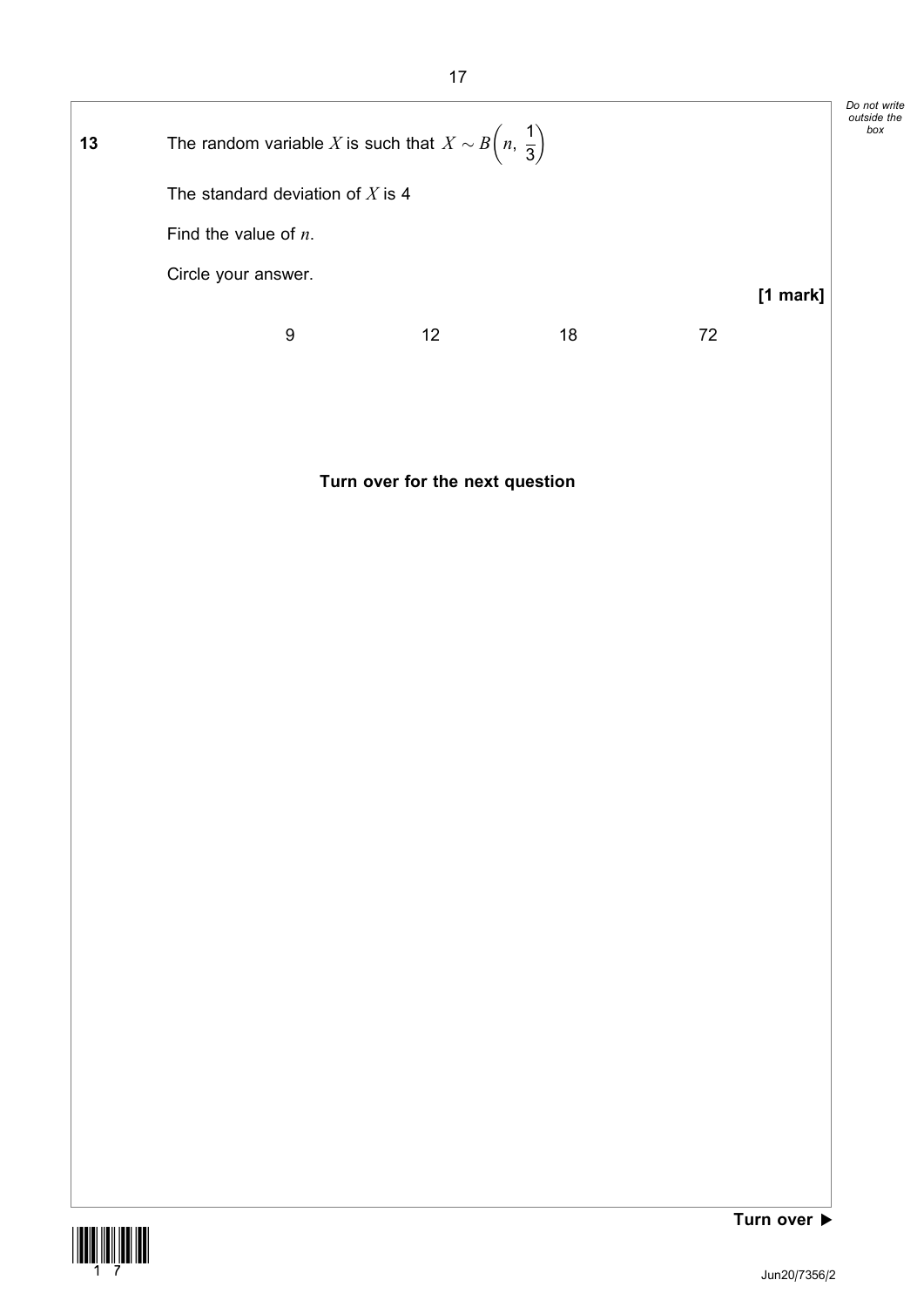| 14       |             | A retail company has 5200 employees in 100 stores throughout the United Kingdom.    |
|----------|-------------|-------------------------------------------------------------------------------------|
|          |             | The company recently introduced a new reward scheme for its staff.                  |
|          | new scheme. | The management team wanted to sample the staff to find out their opinions of the    |
|          |             | Three possible sampling methods were suggested:                                     |
|          | Method A    | Choose 100 people who work at the largest store                                     |
|          | Method B    | Choose one person at random from each of the 100 stores                             |
|          | Method C    | List all employees in alphabetical order and assign each a<br>number from 1 to 5200 |
|          |             | Choose a random number between 1 and 52                                             |
|          |             | Choose this person and every 52nd person on the list<br>thereafter.                 |
| 14 $(a)$ |             | Give one disadvantage of using Method A compared with using Method B.<br>$[1$ mark] |
|          |             |                                                                                     |
|          |             |                                                                                     |
|          |             |                                                                                     |
|          |             |                                                                                     |
|          |             |                                                                                     |
|          |             |                                                                                     |
|          |             |                                                                                     |
|          |             |                                                                                     |
| 14 $(b)$ |             | Give one advantage of using Method B compared with using Method C.<br>[1 mark]      |
|          |             |                                                                                     |
|          |             |                                                                                     |
|          |             |                                                                                     |
|          |             |                                                                                     |
|          |             |                                                                                     |
|          |             |                                                                                     |
|          |             |                                                                                     |
|          |             |                                                                                     |

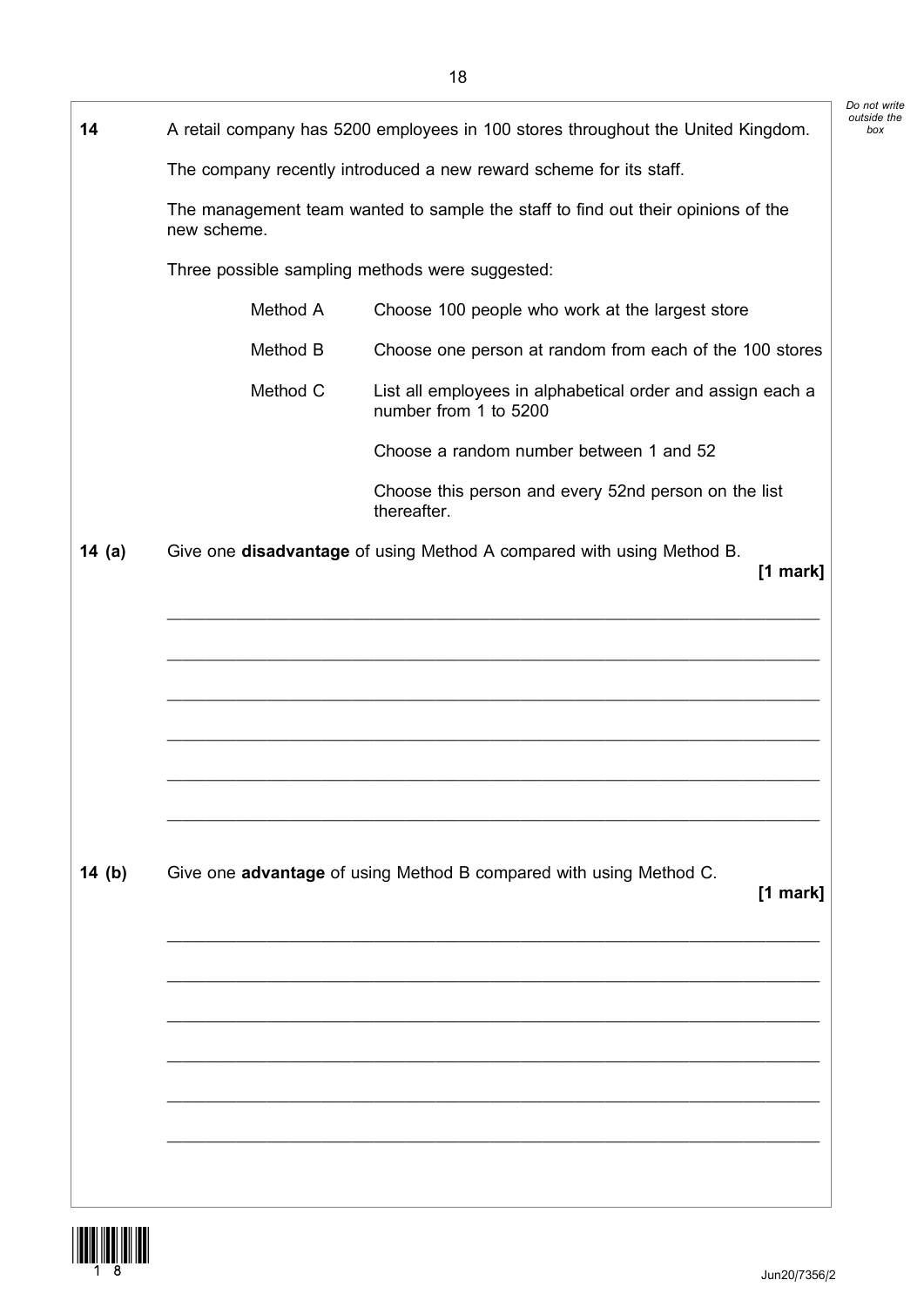| 14 (c) (i) Identify the method of sampling used in Method C.             | $[1$ mark] |
|--------------------------------------------------------------------------|------------|
|                                                                          |            |
|                                                                          |            |
|                                                                          |            |
| 14 (c) (ii) Give a reason why Method C does not provide a random sample. | $[1$ mark] |
|                                                                          |            |
|                                                                          |            |
|                                                                          |            |
|                                                                          |            |
| Turn over for the next question                                          |            |
|                                                                          |            |
|                                                                          |            |
|                                                                          |            |
|                                                                          |            |
|                                                                          |            |



j.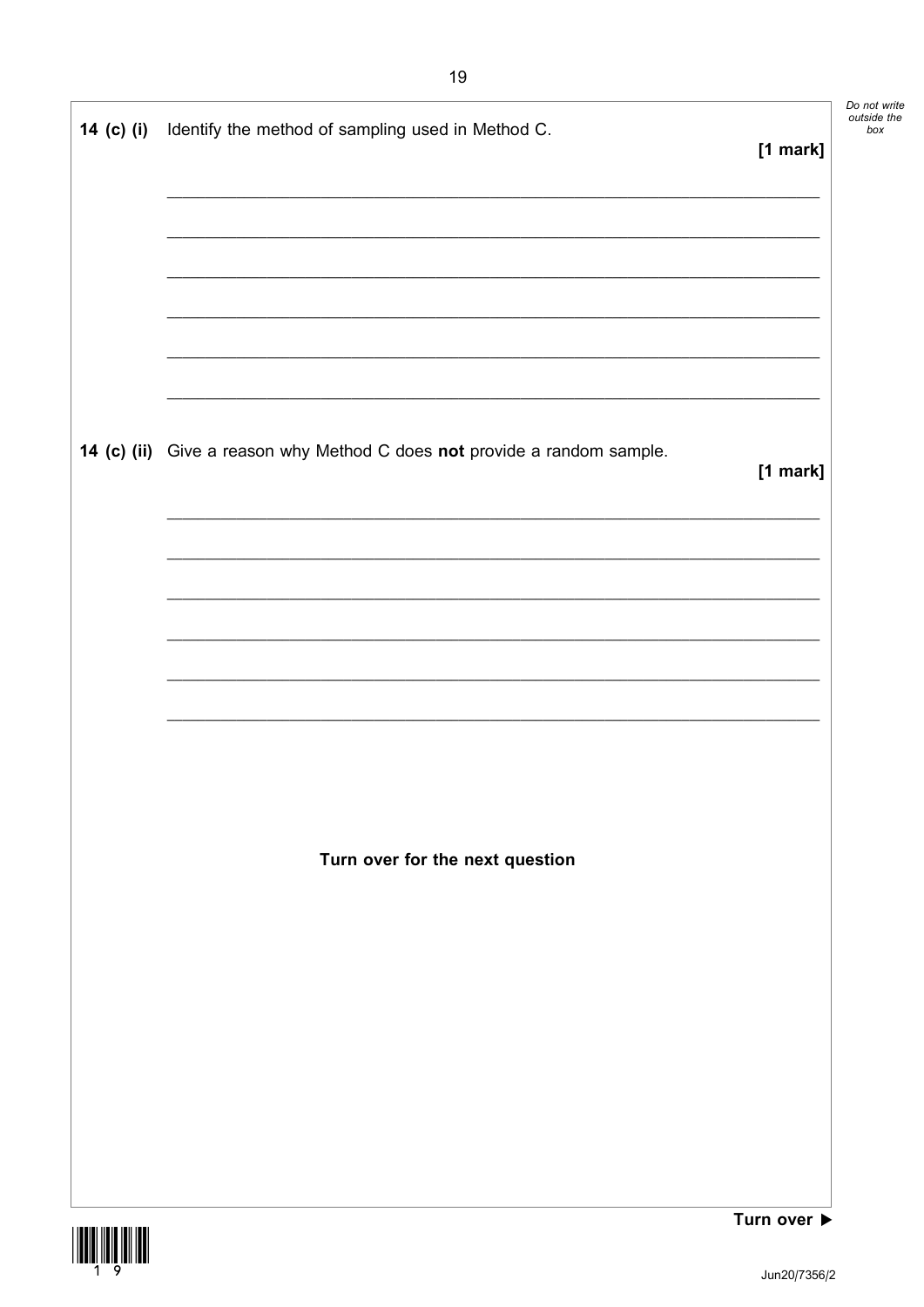| 15       |                                     | A random sample of ten $CO2$ emissions was selected from the Large Data Set.          |          |          |            |
|----------|-------------------------------------|---------------------------------------------------------------------------------------|----------|----------|------------|
|          |                                     | The emissions in grams per kilogram were:                                             |          |          |            |
|          |                                     | 13<br>45<br>45<br>$\mathbf 0$<br>49<br>77                                             | 49<br>49 | 78<br>49 |            |
|          |                                     |                                                                                       |          |          |            |
| 15 $(a)$ |                                     | Find the standard deviation of the sample.                                            |          |          | $[1$ mark] |
|          |                                     |                                                                                       |          |          |            |
|          |                                     |                                                                                       |          |          |            |
|          |                                     |                                                                                       |          |          |            |
|          |                                     |                                                                                       |          |          |            |
| 15(b)    | Set registered in 2002 and in 2016. | An environmentalist calculated the average $CO2$ emissions for cars in the Large Data |          |          |            |
|          | The averages are listed below.      |                                                                                       |          |          |            |
|          |                                     | Year of registration                                                                  | 2002     | 2016     |            |
|          |                                     | Average CO <sub>2</sub> emission                                                      | 171.2    | 120.4    |            |
|          | combined is 145.8                   | The environmentalist claims that the average $CO2$ emissions for 2002 and 2016        |          |          |            |
|          |                                     | Determine whether this claim is correct.                                              |          |          |            |
|          | Fully justify your answer.          |                                                                                       |          |          |            |
|          |                                     |                                                                                       |          |          | [2 marks]  |
|          |                                     |                                                                                       |          |          |            |
|          |                                     |                                                                                       |          |          |            |
|          |                                     |                                                                                       |          |          |            |
|          |                                     |                                                                                       |          |          |            |
|          |                                     |                                                                                       |          |          |            |
|          |                                     |                                                                                       |          |          |            |
|          |                                     |                                                                                       |          |          |            |
|          |                                     |                                                                                       |          |          |            |
|          |                                     |                                                                                       |          |          |            |
|          |                                     |                                                                                       |          |          |            |
|          |                                     |                                                                                       |          |          |            |

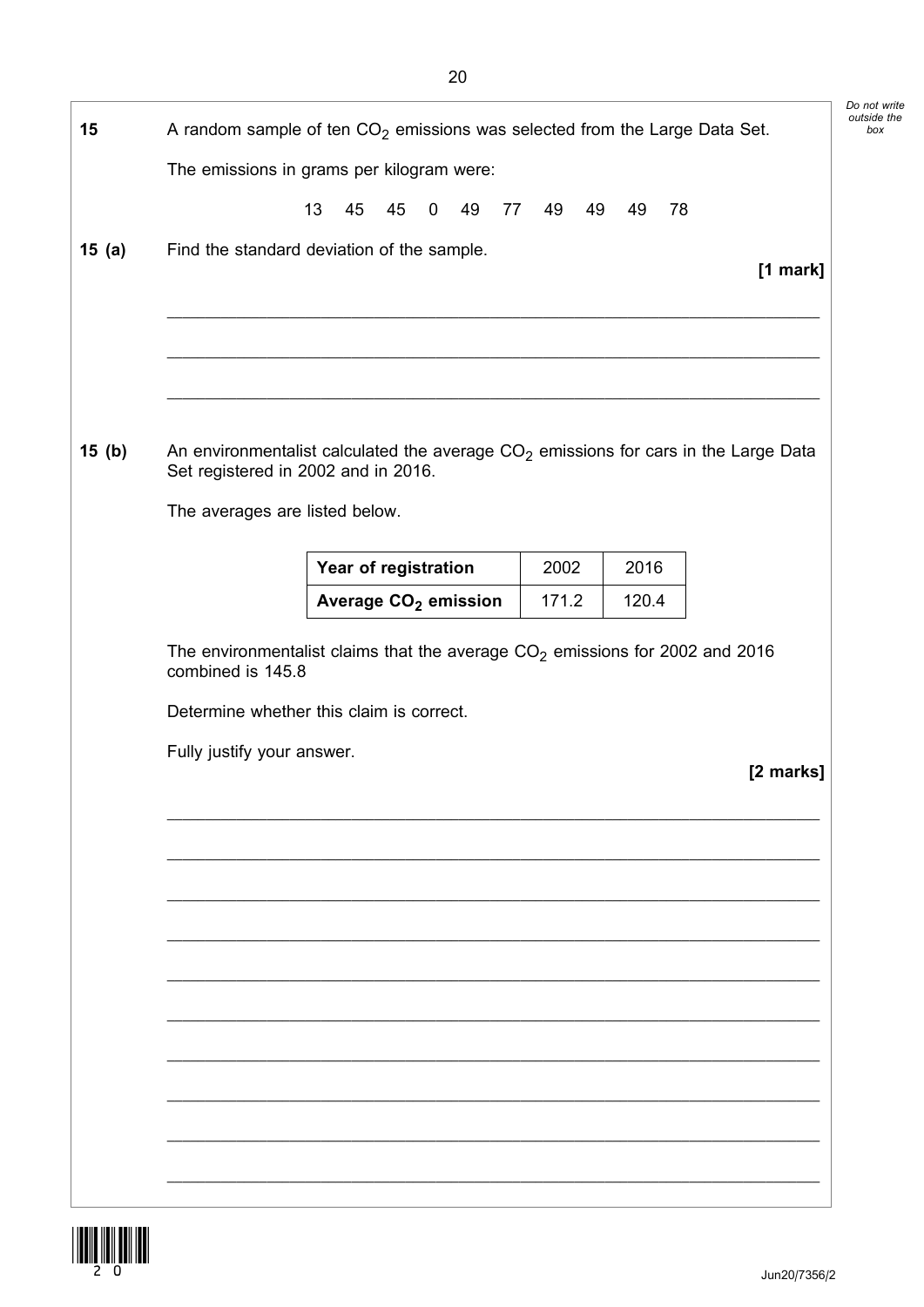| 16         | A mathematical puzzle is published every day in a newspaper.                              |
|------------|-------------------------------------------------------------------------------------------|
|            | Over a long period of time Paula is able to solve the puzzle correctly 60% of the time.   |
| 16(a)      | For a randomly chosen 14-day period find the probability that:                            |
| 16 (a) (i) | Paula correctly solves exactly 8 puzzles<br>[1 mark]                                      |
|            |                                                                                           |
|            |                                                                                           |
|            |                                                                                           |
|            |                                                                                           |
|            | 16 (a) (ii) Paula correctly solves at least 7 but not more than 11 puzzles.               |
|            | [2 marks]                                                                                 |
|            |                                                                                           |
|            |                                                                                           |
|            |                                                                                           |
|            |                                                                                           |
|            |                                                                                           |
|            |                                                                                           |
| 16(b)      | State one assumption that is necessary for the distribution used in part (a) to be valid. |
|            | $[1$ mark]                                                                                |
|            |                                                                                           |
|            |                                                                                           |
|            |                                                                                           |
|            |                                                                                           |
|            |                                                                                           |
|            |                                                                                           |
|            |                                                                                           |
|            | Turn over for the next question                                                           |
|            |                                                                                           |
|            |                                                                                           |



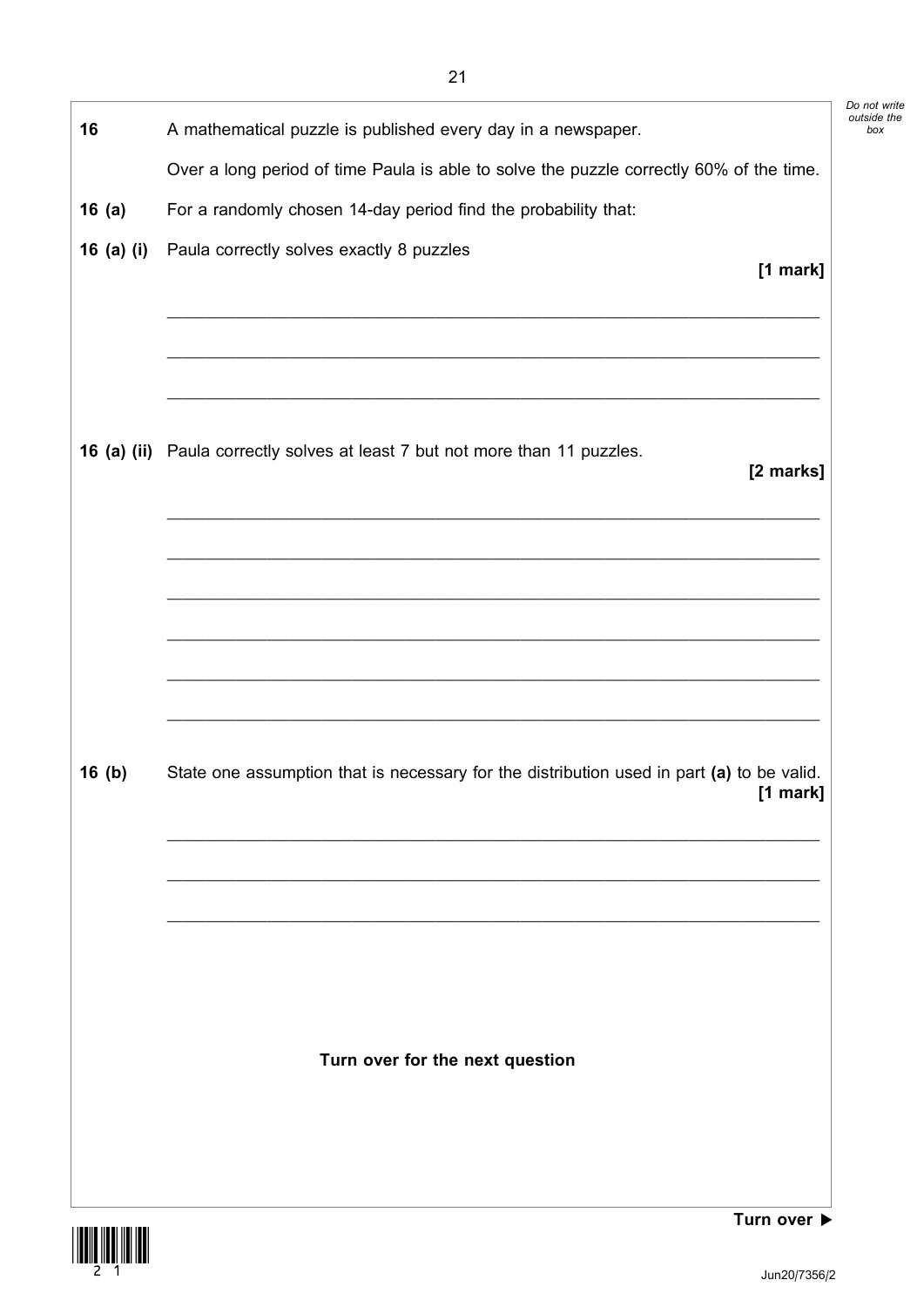

<u>||IIIII ||IIII</u> ||II|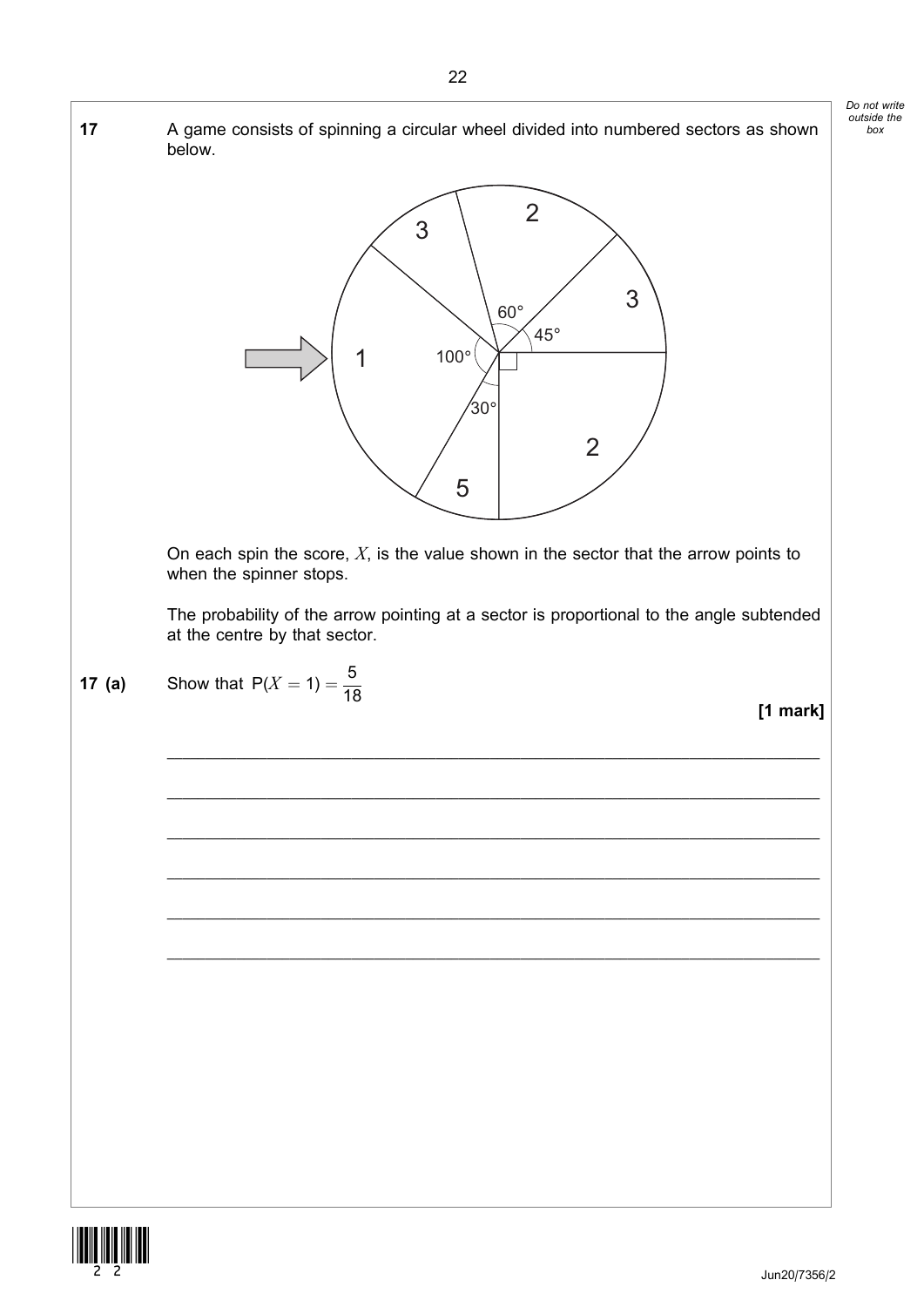| 17(b) | Complete the probability distribution for $X$ in the table below. |                  |                |                                 |  |           | Do not write<br>outside the<br>box |
|-------|-------------------------------------------------------------------|------------------|----------------|---------------------------------|--|-----------|------------------------------------|
|       |                                                                   | $\boldsymbol{x}$ | 1              |                                 |  |           |                                    |
|       |                                                                   | $P(X = x)$       | $\frac{5}{18}$ |                                 |  |           |                                    |
|       |                                                                   |                  |                |                                 |  | [2 marks] |                                    |
|       |                                                                   |                  |                |                                 |  |           |                                    |
|       |                                                                   |                  |                |                                 |  |           |                                    |
|       |                                                                   |                  |                |                                 |  |           |                                    |
|       |                                                                   |                  |                |                                 |  |           |                                    |
|       |                                                                   |                  |                |                                 |  |           |                                    |
|       |                                                                   |                  |                |                                 |  |           |                                    |
|       |                                                                   |                  |                |                                 |  |           |                                    |
|       |                                                                   |                  |                |                                 |  |           |                                    |
|       |                                                                   |                  |                |                                 |  |           |                                    |
|       |                                                                   |                  |                |                                 |  |           |                                    |
|       |                                                                   |                  |                |                                 |  |           |                                    |
|       |                                                                   |                  |                | Turn over for the next question |  |           |                                    |



Turn over  $\blacktriangleright$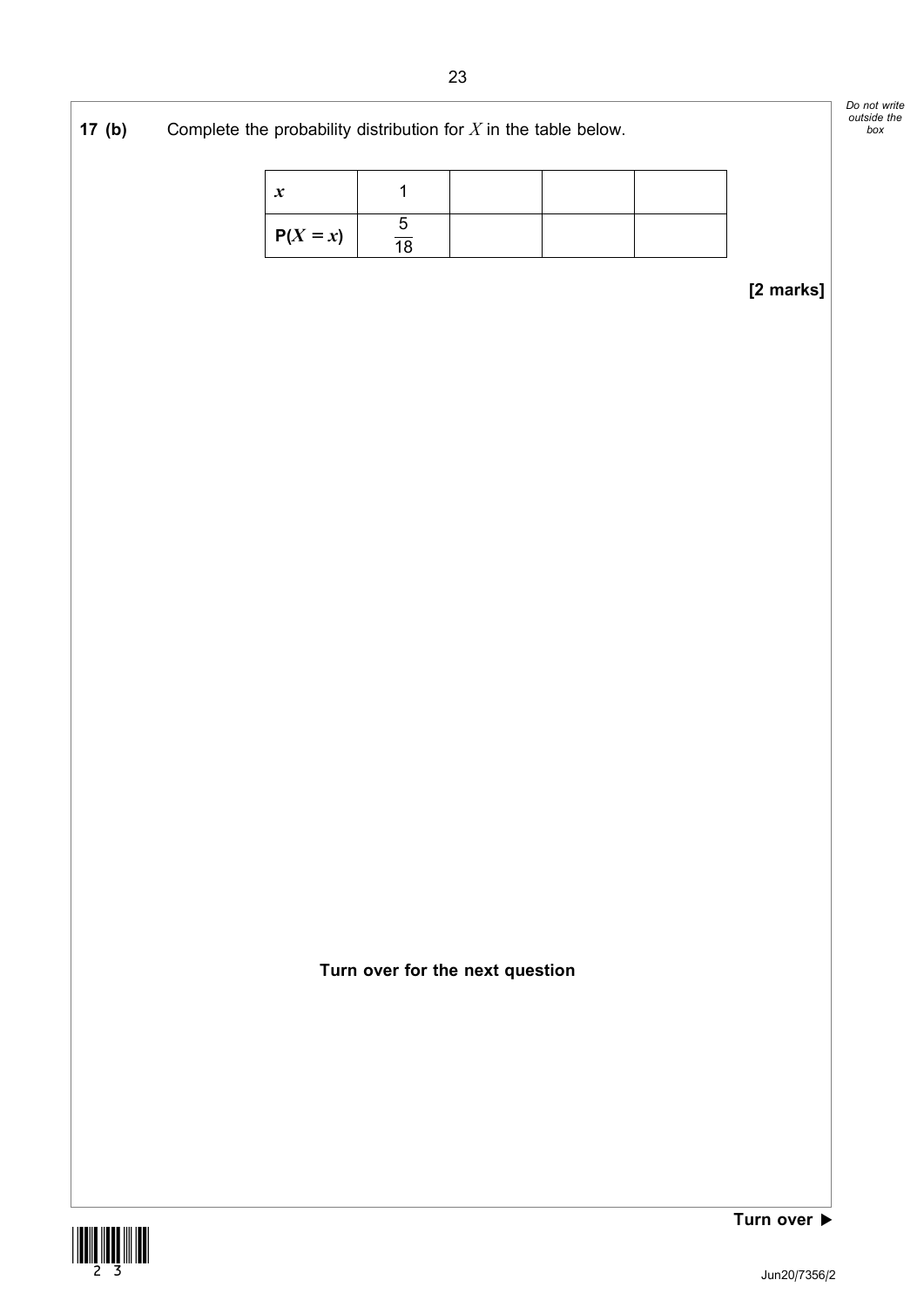| Do not write |
|--------------|
| outside the  |
| box          |

| 18(a) | Bag A contains 7 blue discs, 4 red discs and 1 yellow disc.                                                           |           |
|-------|-----------------------------------------------------------------------------------------------------------------------|-----------|
|       | Two discs are drawn at random from bag A without replacement.                                                         |           |
|       | Find the probability that exactly one of the discs is blue.                                                           | [2 marks] |
|       |                                                                                                                       |           |
|       |                                                                                                                       |           |
|       | <u> 1989 - Johann Stoff, deutscher Stoff, der Stoff, der Stoff, der Stoff, der Stoff, der Stoff, der Stoff, der S</u> |           |
|       |                                                                                                                       |           |
|       |                                                                                                                       |           |
|       |                                                                                                                       |           |
|       |                                                                                                                       |           |
|       |                                                                                                                       |           |
|       |                                                                                                                       |           |
|       |                                                                                                                       |           |
|       |                                                                                                                       |           |
|       |                                                                                                                       |           |
|       |                                                                                                                       |           |
|       |                                                                                                                       |           |

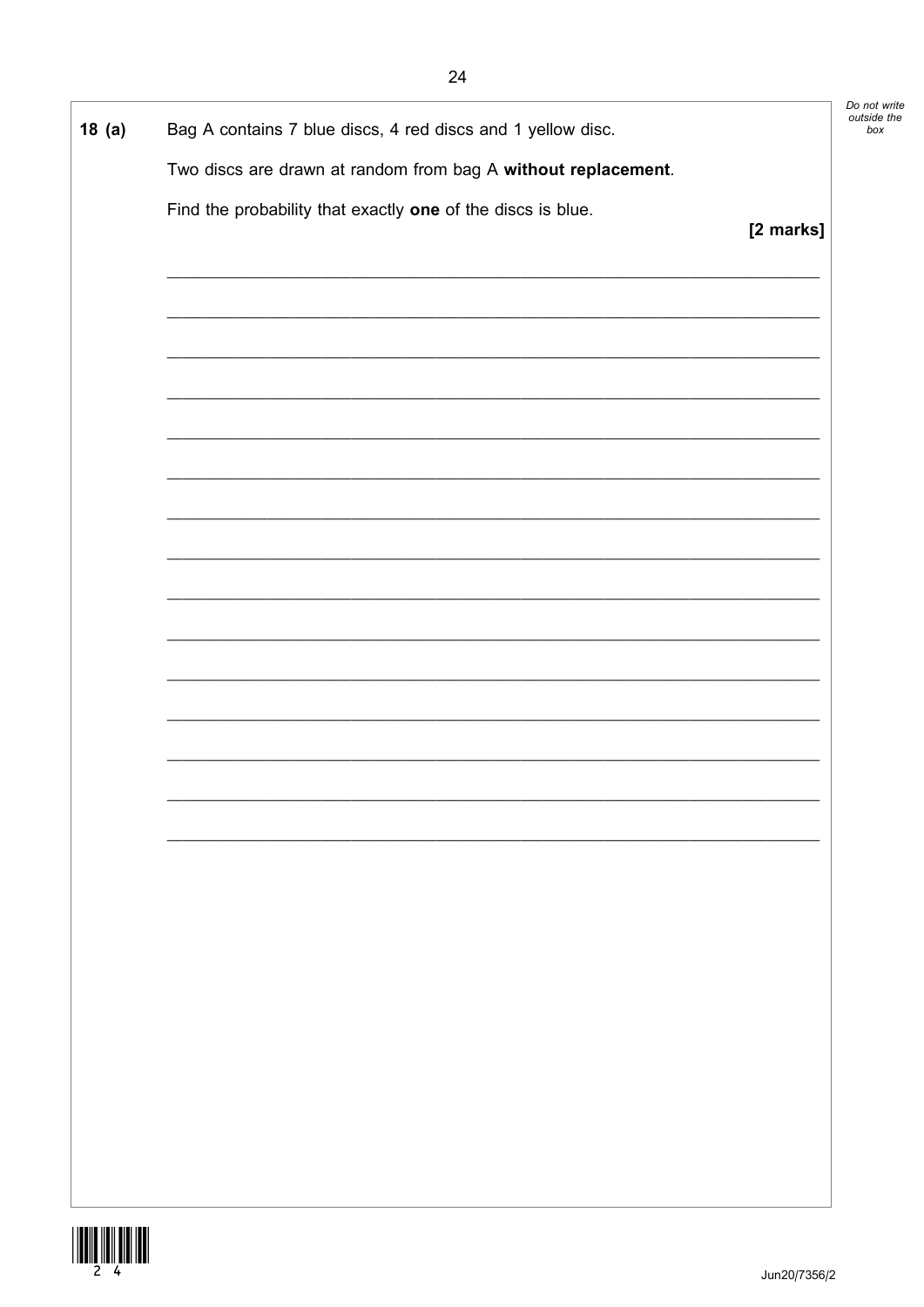| Do not write |
|--------------|
| outside the  |
| box          |

٦

| 18(b) | Bag A contains 7 blue discs, 4 red discs and 1 yellow disc. |           |
|-------|-------------------------------------------------------------|-----------|
|       | Bag B contains 3 blue discs and 6 red discs.                |           |
|       | A disc is drawn at random from Bag A and placed in Bag B.   |           |
|       | A disc is then drawn at random from Bag B.                  |           |
|       | Find the probability that the disc drawn from Bag B is red. | [3 marks] |
|       |                                                             |           |
|       | <u> 1989 - Johann Stoff, amerikansk politiker (d. 1989)</u> |           |
|       |                                                             |           |
|       | <u> 1989 - Johann Stoff, amerikansk politiker (d. 1989)</u> |           |
|       |                                                             |           |
|       |                                                             |           |
|       |                                                             |           |
|       |                                                             |           |
|       |                                                             |           |
|       |                                                             |           |
|       |                                                             |           |
|       |                                                             |           |
|       |                                                             |           |
|       |                                                             |           |

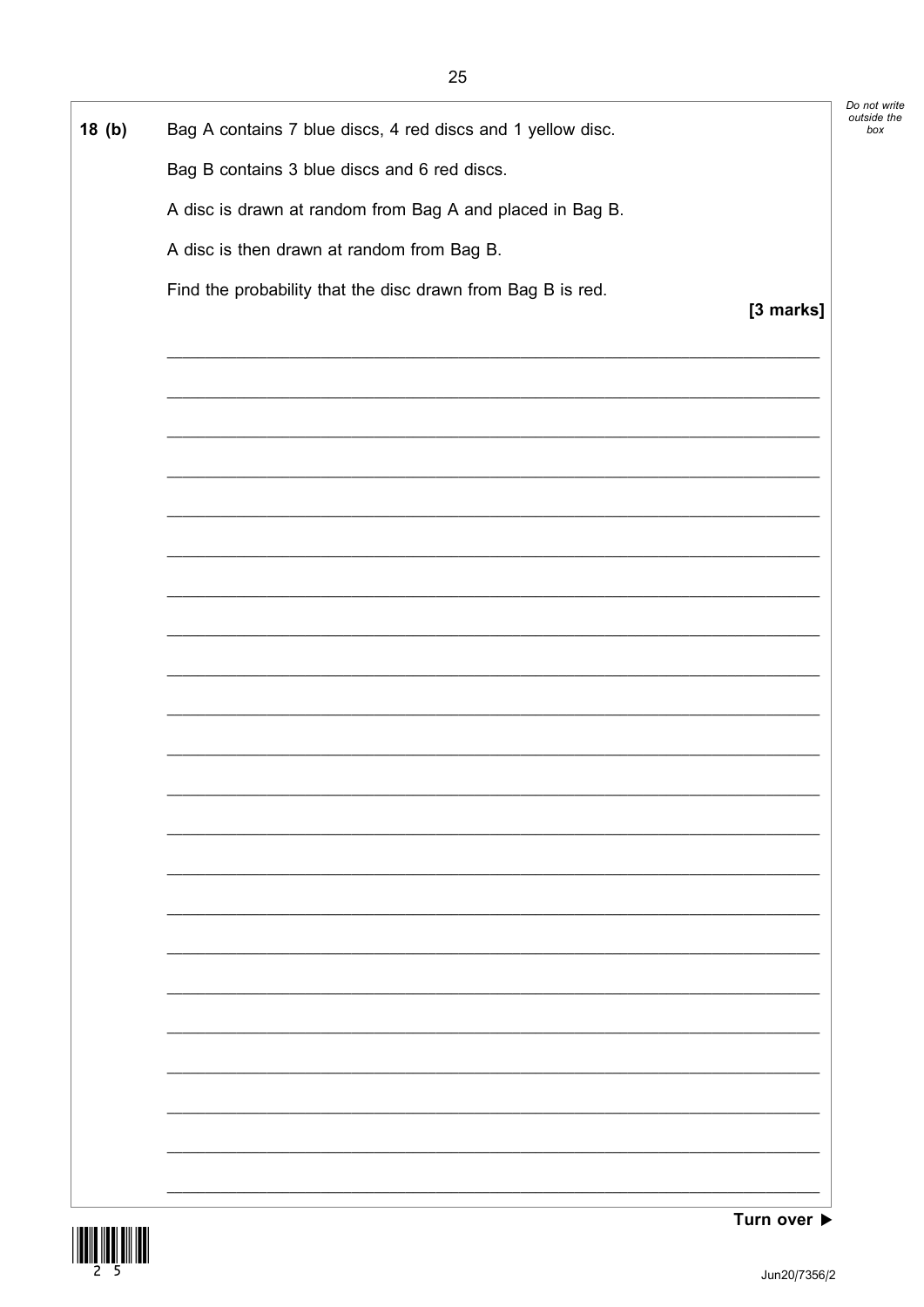|                                                                                                                                                                           | Do not write       |
|---------------------------------------------------------------------------------------------------------------------------------------------------------------------------|--------------------|
| It is known from historical data that 15% of the residents of a town buy the local<br>weekly newspaper, 'Local News'.                                                     | outside the<br>box |
| A new free weekly paper is introduced into the town.                                                                                                                      |                    |
| The owners of 'Local News' are interested to know whether the introduction of the free<br>newspaper has changed the proportion of residents who buy their paper.          |                    |
| In a random sample of 50 residents of the town taken after the free newspaper was<br>introduced, it was found that 3 of them purchased 'Local News' regularly.            |                    |
| Investigate, at the 5% significance level, whether this sample provides evidence that<br>the proportion of local residents who buy 'Local News' has changed.<br>[6 marks] |                    |
|                                                                                                                                                                           |                    |
|                                                                                                                                                                           |                    |
|                                                                                                                                                                           |                    |
|                                                                                                                                                                           |                    |
|                                                                                                                                                                           |                    |
|                                                                                                                                                                           |                    |
|                                                                                                                                                                           |                    |
|                                                                                                                                                                           |                    |
|                                                                                                                                                                           |                    |
|                                                                                                                                                                           |                    |
|                                                                                                                                                                           |                    |
|                                                                                                                                                                           |                    |
|                                                                                                                                                                           |                    |
|                                                                                                                                                                           |                    |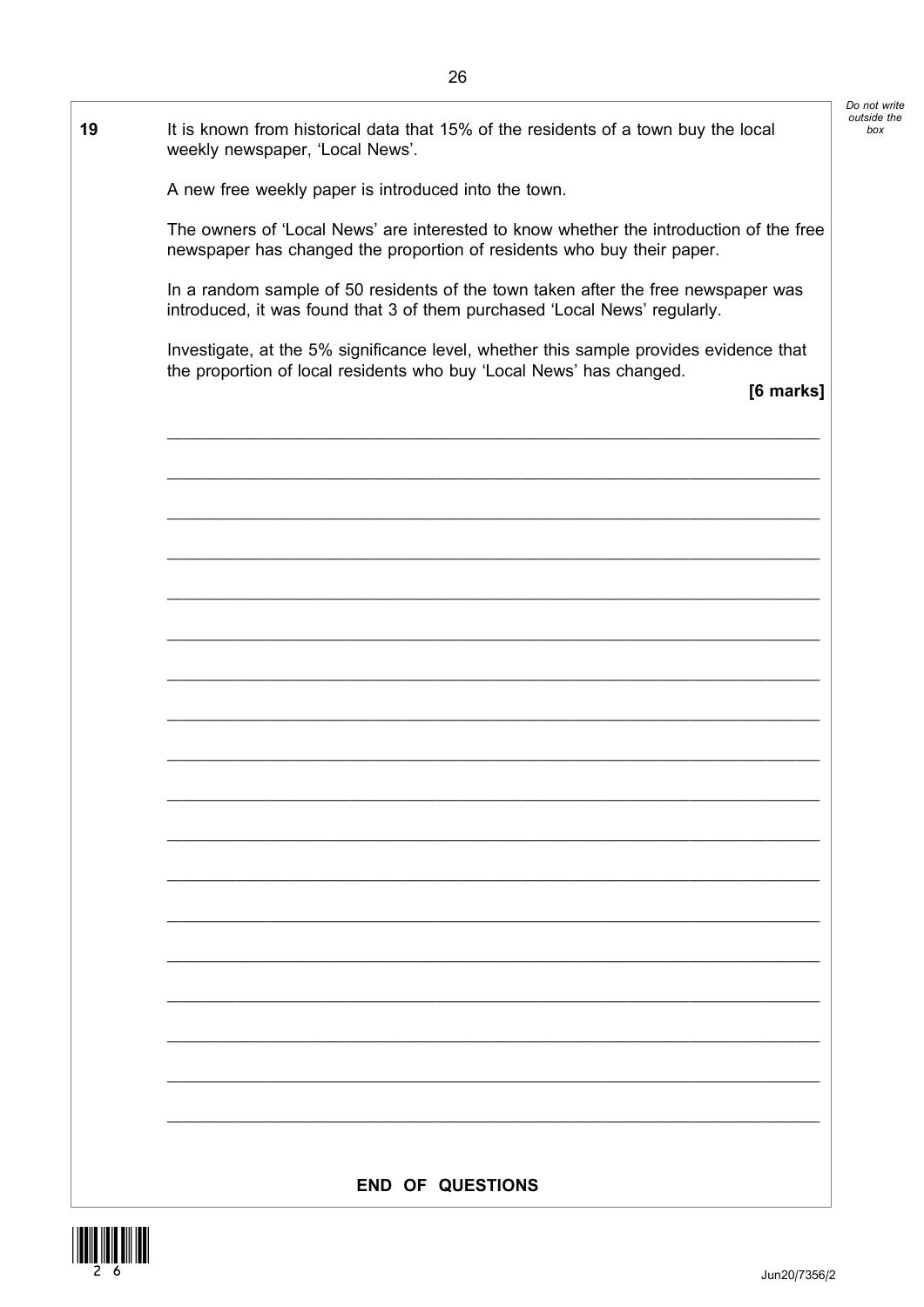

 $\begin{array}{c} \begin{array}{c} \begin{array}{c} \end{array} \\ \begin{array}{c} \end{array} \\ \begin{array}{c} \end{array} \\ \begin{array}{c} \end{array} \\ \begin{array}{c} \end{array} \end{array} \end{array}$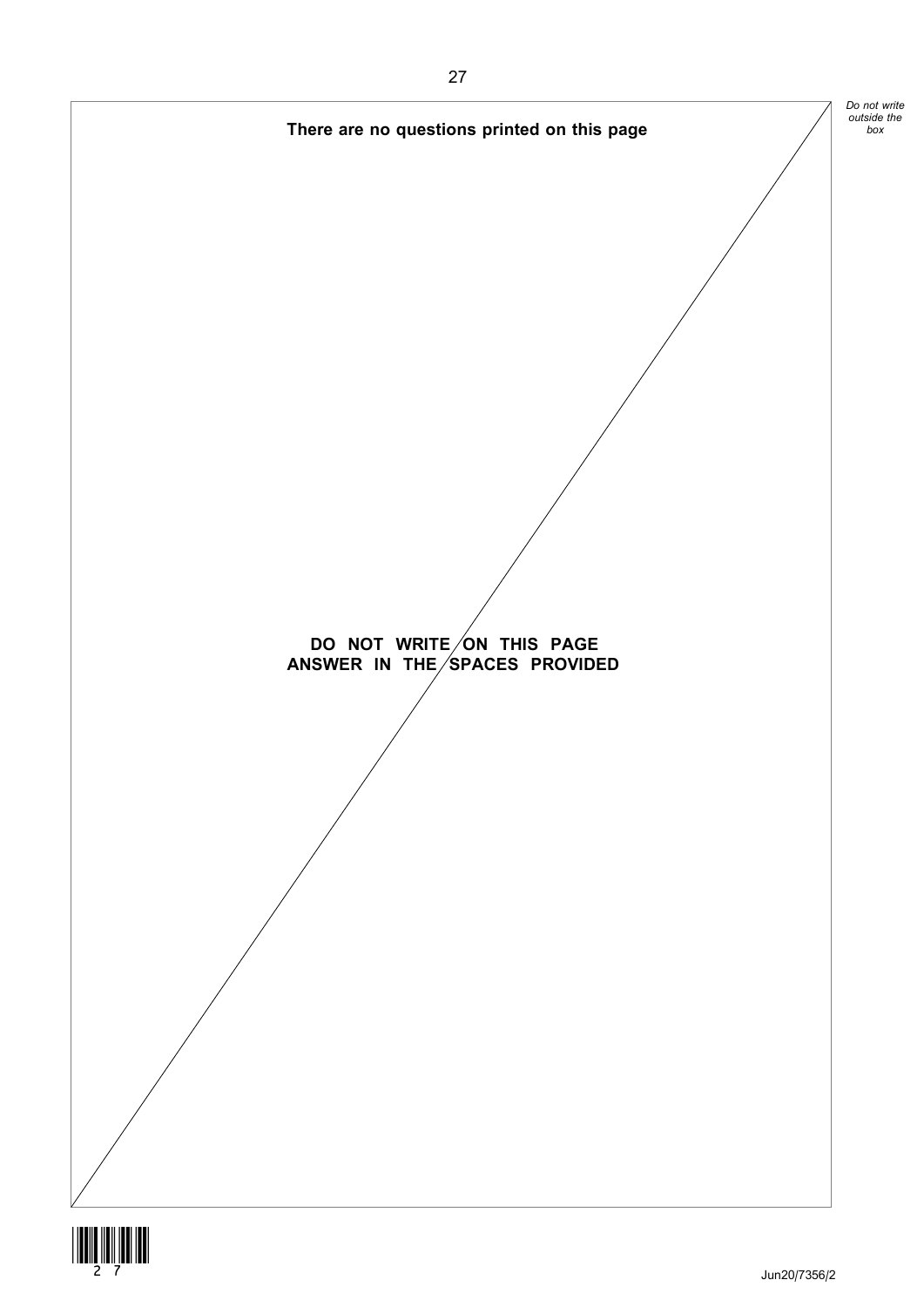| Question<br>number | Additional page, if required.<br>Write the question numbers in the left-hand margin. |
|--------------------|--------------------------------------------------------------------------------------|
|                    |                                                                                      |
|                    |                                                                                      |
|                    |                                                                                      |
|                    |                                                                                      |
|                    |                                                                                      |
|                    |                                                                                      |
|                    |                                                                                      |
|                    |                                                                                      |
|                    |                                                                                      |
|                    |                                                                                      |
|                    |                                                                                      |
|                    |                                                                                      |
|                    |                                                                                      |
|                    |                                                                                      |
|                    |                                                                                      |
|                    |                                                                                      |
|                    |                                                                                      |
|                    |                                                                                      |
|                    |                                                                                      |
|                    |                                                                                      |
|                    |                                                                                      |
|                    |                                                                                      |
|                    |                                                                                      |
|                    |                                                                                      |
|                    |                                                                                      |
|                    |                                                                                      |
|                    |                                                                                      |
|                    |                                                                                      |
|                    |                                                                                      |
|                    |                                                                                      |
|                    |                                                                                      |
|                    |                                                                                      |
|                    |                                                                                      |
|                    |                                                                                      |

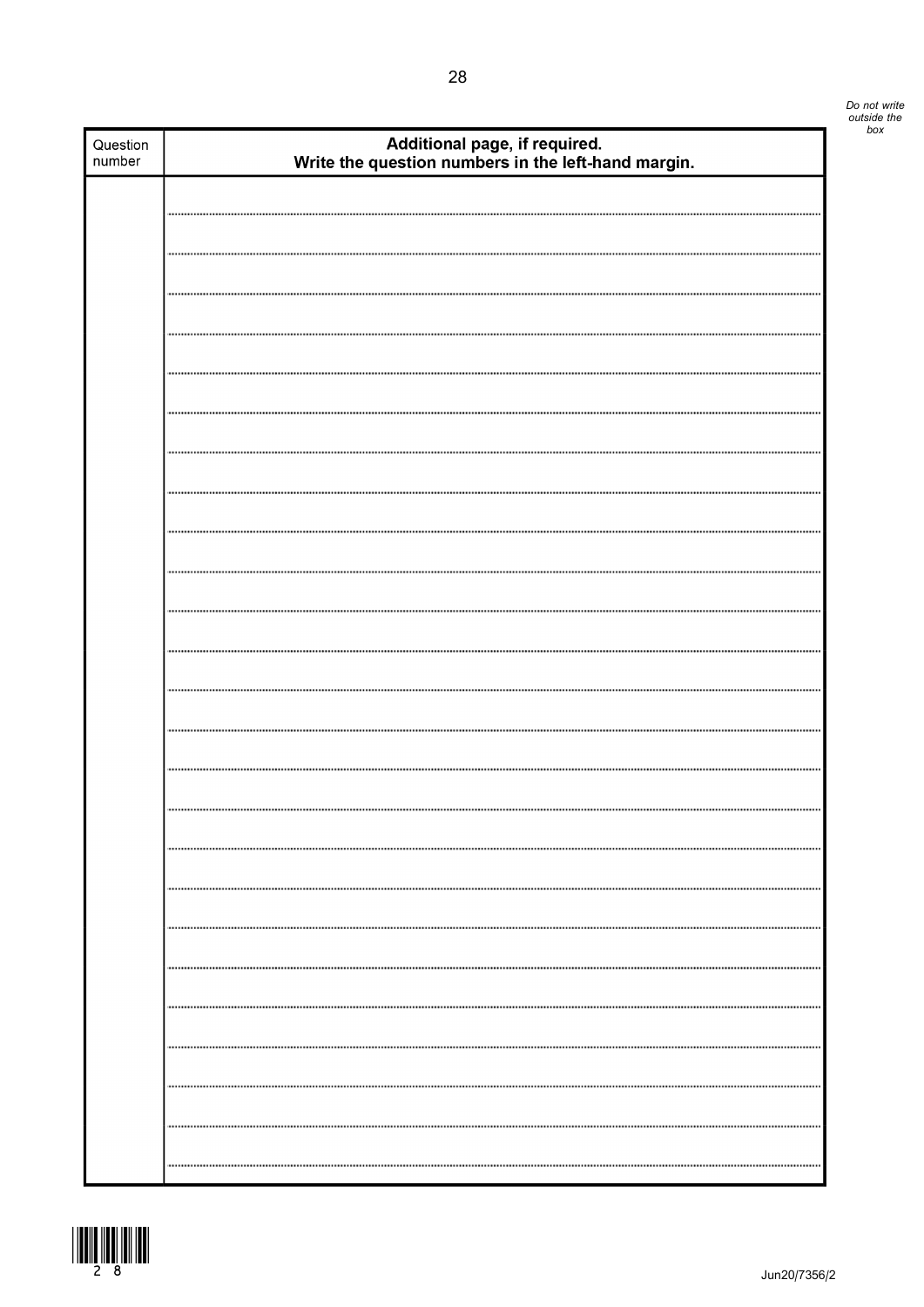| Question<br>number | Additional page, if required.<br>Write the question numbers in the left-hand margin. |
|--------------------|--------------------------------------------------------------------------------------|
|                    |                                                                                      |
|                    |                                                                                      |
|                    |                                                                                      |
|                    |                                                                                      |
|                    |                                                                                      |
|                    |                                                                                      |
|                    |                                                                                      |
|                    |                                                                                      |
|                    |                                                                                      |
|                    |                                                                                      |
|                    |                                                                                      |
|                    |                                                                                      |
|                    |                                                                                      |
|                    |                                                                                      |
|                    |                                                                                      |
|                    |                                                                                      |
|                    |                                                                                      |
|                    |                                                                                      |
|                    |                                                                                      |
|                    |                                                                                      |
|                    |                                                                                      |
|                    |                                                                                      |
|                    |                                                                                      |
|                    |                                                                                      |
|                    |                                                                                      |
|                    |                                                                                      |
|                    |                                                                                      |
|                    |                                                                                      |
|                    |                                                                                      |
|                    |                                                                                      |
|                    |                                                                                      |
|                    |                                                                                      |
|                    |                                                                                      |
|                    |                                                                                      |
|                    |                                                                                      |
|                    |                                                                                      |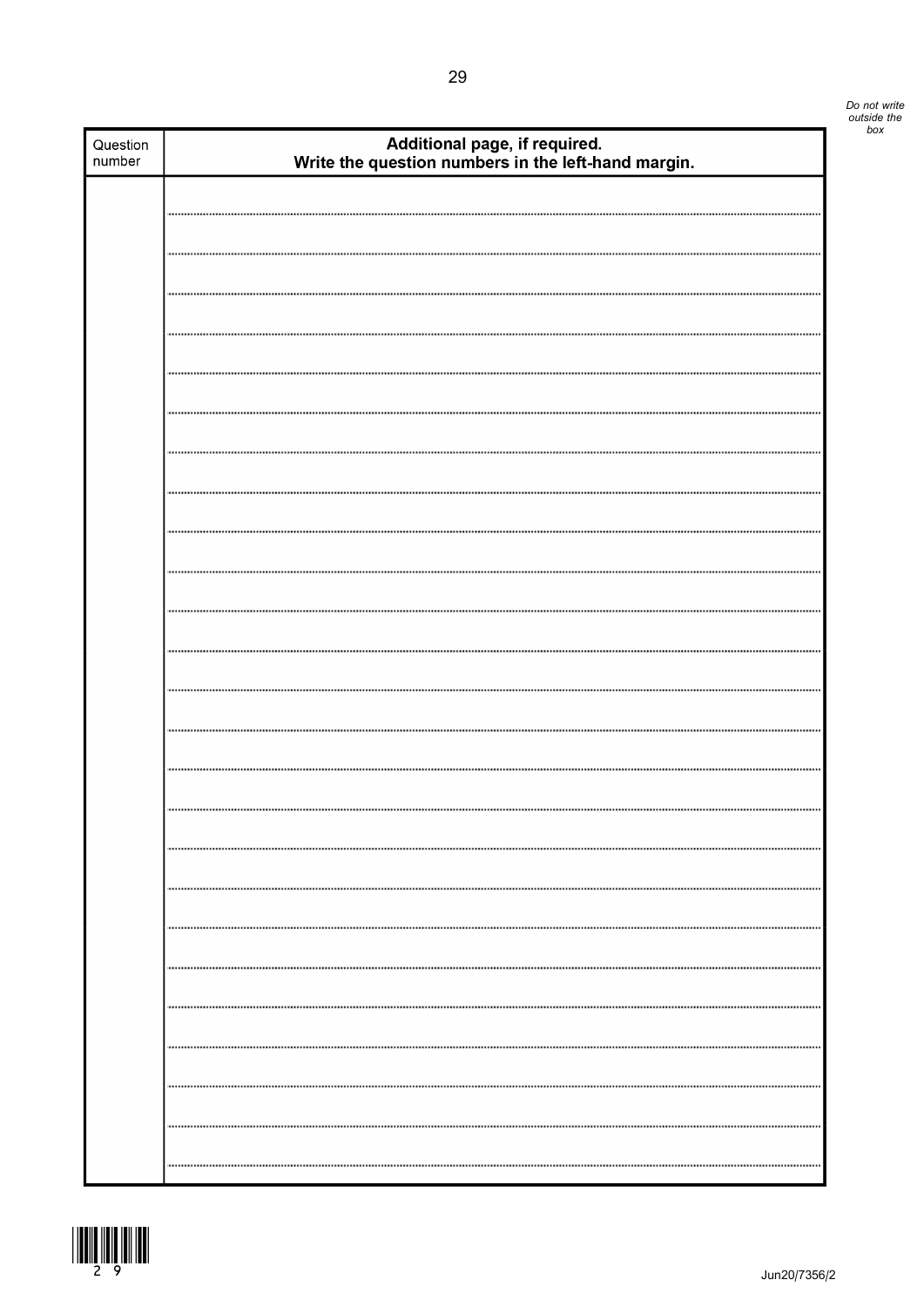| Question<br>number | Additional page, if required.<br>Write the question numbers in the left-hand margin. |
|--------------------|--------------------------------------------------------------------------------------|
|                    |                                                                                      |
|                    |                                                                                      |
|                    |                                                                                      |
|                    |                                                                                      |
|                    |                                                                                      |
|                    |                                                                                      |
|                    |                                                                                      |
|                    |                                                                                      |
|                    |                                                                                      |
|                    |                                                                                      |
|                    |                                                                                      |
|                    |                                                                                      |
|                    |                                                                                      |
|                    |                                                                                      |
|                    |                                                                                      |
|                    |                                                                                      |
|                    |                                                                                      |
|                    |                                                                                      |
|                    |                                                                                      |
|                    |                                                                                      |
|                    |                                                                                      |
|                    |                                                                                      |
|                    |                                                                                      |
|                    |                                                                                      |
|                    |                                                                                      |
|                    |                                                                                      |
|                    |                                                                                      |
|                    |                                                                                      |
|                    |                                                                                      |

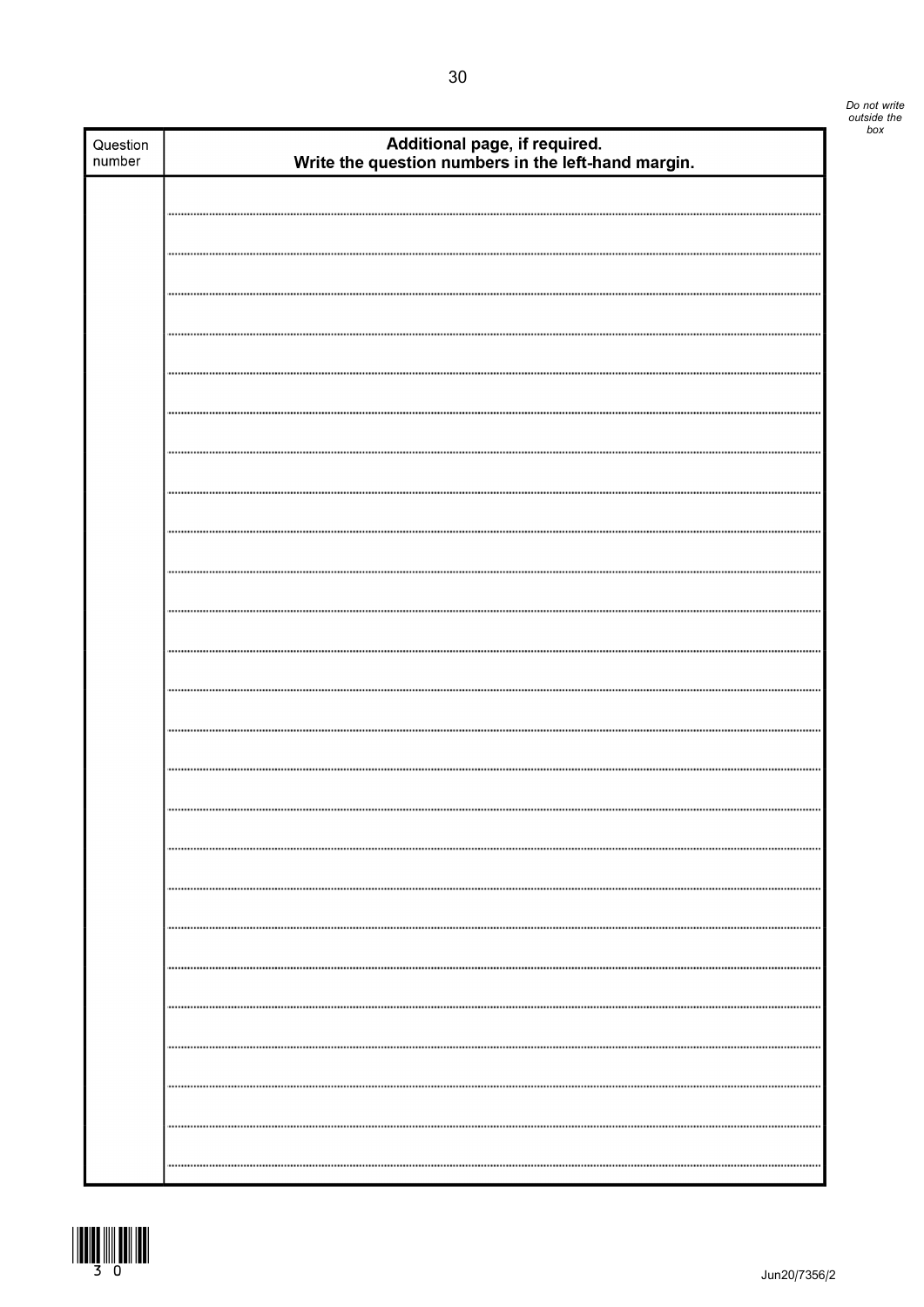| Question<br>number | Additional page, if required.<br>Write the question numbers in the left-hand margin. |
|--------------------|--------------------------------------------------------------------------------------|
|                    |                                                                                      |
|                    |                                                                                      |
|                    |                                                                                      |
|                    |                                                                                      |
|                    |                                                                                      |
|                    |                                                                                      |
|                    |                                                                                      |
|                    |                                                                                      |
|                    |                                                                                      |
|                    |                                                                                      |
|                    |                                                                                      |
|                    |                                                                                      |
|                    |                                                                                      |
|                    |                                                                                      |
|                    |                                                                                      |
|                    |                                                                                      |
|                    |                                                                                      |
|                    |                                                                                      |
|                    |                                                                                      |
|                    |                                                                                      |
|                    |                                                                                      |
|                    |                                                                                      |
|                    |                                                                                      |
|                    |                                                                                      |
|                    |                                                                                      |
|                    |                                                                                      |
|                    |                                                                                      |
|                    |                                                                                      |
|                    |                                                                                      |